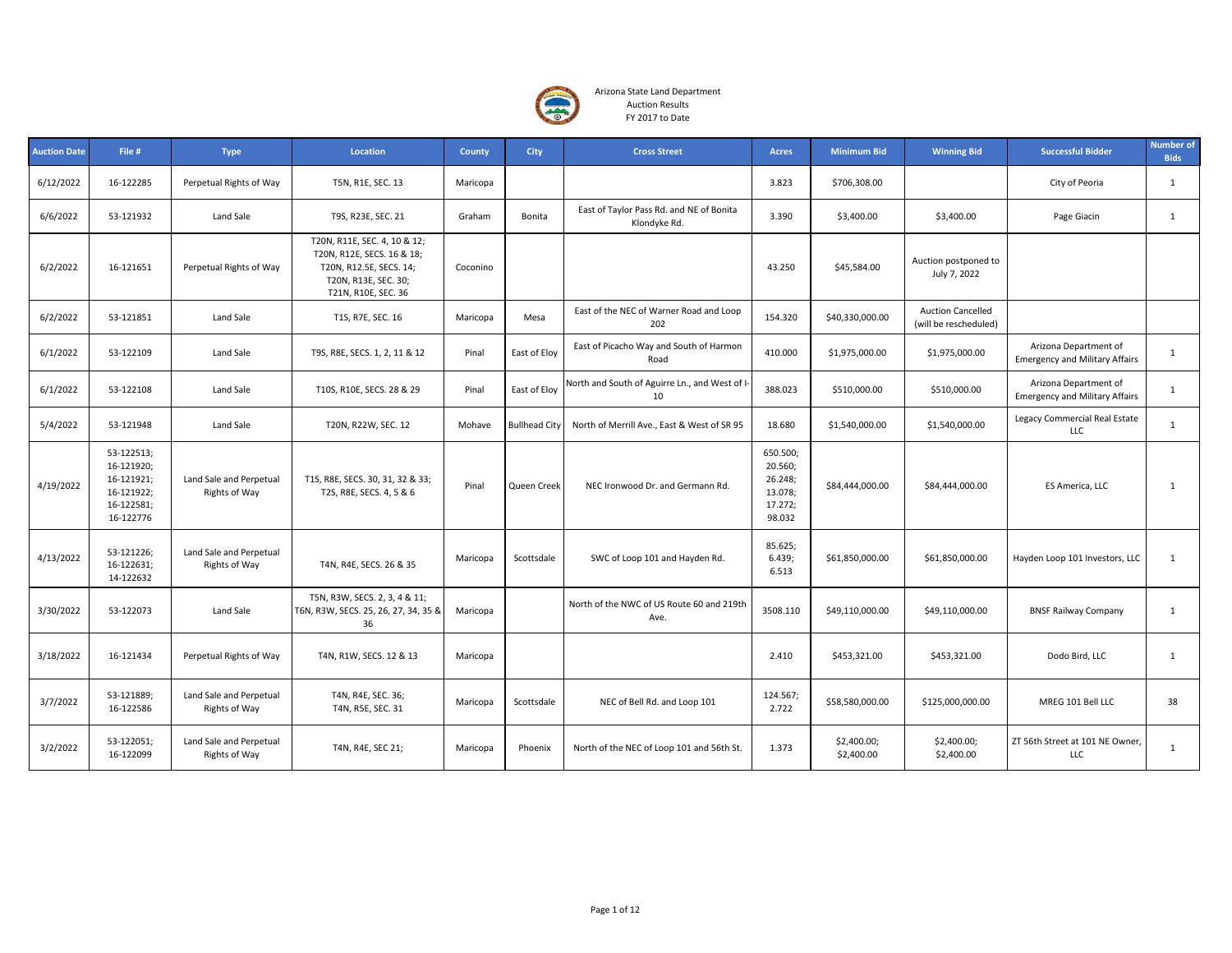

| <b>Auction Date</b> | File #                                                            | <b>Type</b>                                     | Location                                                                                                                  | <b>County</b> | <b>City</b> | <b>Cross Street</b>                                                                                            | <b>Acres</b>                                      | <b>Minimum Bid</b> | <b>Winning Bid</b>                        | <b>Successful Bidder</b>       | <b>Number of</b><br><b>Bids</b> |
|---------------------|-------------------------------------------------------------------|-------------------------------------------------|---------------------------------------------------------------------------------------------------------------------------|---------------|-------------|----------------------------------------------------------------------------------------------------------------|---------------------------------------------------|--------------------|-------------------------------------------|--------------------------------|---------------------------------|
| 2/23/2022           | 53-119692;<br>16-121600;<br>16-122649;<br>16-122652               | Land Sale and Perpetual<br>Rights of Way        | T4N, R4E, SEC. 27;<br>T4N, R4E, SECS. 15, 22 & 27;<br>T4N, R4E, SECS. 27 & 28;<br>T4N, R4E, SEC. 27;<br>T4N, R4E, SEC. 27 | Maricopa      | Phoenix     | NEC of 64th St. and Mayo Blvd.                                                                                 | 50.241;<br>129.912;<br>12.516;<br>0.893;<br>0.696 | \$33,100,000.00    | \$33,100,000.00                           | 64th and Mayo Bidder LLC       | $\mathbf{1}$                    |
| 2/16/2022           | 53-119692;<br>16-121599;<br>16-121600;<br>16-122649;<br>16-122652 | Land Sale and Perpetual<br><b>Rights of Way</b> | T4N, R4E, SEC. 27;<br>T4N, R4E, SECS. 15, 22 & 27;<br>T4N, R4E, SECS. 27 & 28;<br>T4N, R4E, SEC. 27;<br>T4N, R4E, SEC. 27 | Maricopa      | Phoenix     | NEC of 64th St. and Mayo Blvd.                                                                                 | 50.241;<br>129.912;<br>12.516;<br>0.893;<br>0.696 | \$33,100,000.00    | Auction postponed to<br>February 23, 2022 |                                |                                 |
| 2/10/2022           | 16-100776                                                         | Perpetual Rights of Way                         | T19N, R22W, SEC. 24                                                                                                       | Mohave        |             |                                                                                                                | 3.180                                             | \$80,358.00        | \$80,358.00                               | Mohave County                  | 1                               |
| 2/3/2022            | 53-119692;<br>16-121599;<br>16-121600;<br>16-122649;<br>16-122652 | Land Sale and Perpetual<br>Rights of Way        | T4N, R4E, SEC. 27;<br>T4N, R4E, SECS. 15, 22 & 27;<br>T4N, R4E, SECS. 27 & 28;<br>T4N, R4E, SEC. 27;<br>T4N, R4E, SEC. 27 | Maricopa      | Phoenix     | NEC of 64th St. and Mayo Blvd.                                                                                 | 50.241;<br>129.912;<br>12.516;<br>0.893;<br>0.696 | \$33,100,000.00    | Auction postponed to<br>February 16, 2022 |                                |                                 |
| 2/2/2022            | 03-120611                                                         | Long-Term Solar Lease                           | T1N, R5W, SECS. 32, 33 & 34;<br>T1S, R5W, SECS. 4, 9 & 18                                                                 | Maricopa      |             | East & West of 339th Ave., North & South of<br>Baseline Rd.; and<br>East of the SEC of 355th Ave. & Elliot Rd. | 2597.210                                          | \$20,000,000.00    | \$20,000,000.00                           | Sun Streams Expansion, LLC     | $\mathbf{1}$                    |
| 1/27/2022           | 16-122418                                                         | Perpetual Rights of Way                         | T4N, R4E, SECS. 15, 22 & 27                                                                                               | Pinal         |             |                                                                                                                | 0.770                                             | \$2,400.00         | \$2,400.00                                | Town of Florence               | $\mathbf{1}$                    |
| 1/20/2022           | 16-122066                                                         | Perpetual Rights of Way                         | T12S, R11E, SEC.24                                                                                                        | Pima          |             |                                                                                                                | 2.944                                             | \$66,176.00        | \$66,176.00                               | Town of Marana                 | $\mathbf{1}$                    |
| 12/16/2021          | 16-115501                                                         | Perpetual Rights of Way                         | T14N, R2W, SEC.36                                                                                                         | Yavapai       |             |                                                                                                                | 1.583                                             | \$31,343.00        | \$31,343.00                               | Arizona Public Service Company | $\mathbf{1}$                    |
| 12/15/2021          | 16-112562                                                         | Perpetual Rights of Way                         | T5N, R2E, Sec. 7, 8, 9 & 10;                                                                                              | Maricopa      |             |                                                                                                                | 68.391                                            | \$5,285,984.00     | \$5,285,984.00                            | Arizona Public Service Company | $\mathbf{1}$                    |
| 12/15/2021          | 14-111275                                                         | Perpetual Rights of Way                         | T5N, R2E, SEC. 15                                                                                                         | Maricopa      |             |                                                                                                                | 56.905                                            | \$3,038,278.00     | \$3,038,278.00                            | Arizona Public Service Company | $\mathbf{1}$                    |
| 12/15/2021          | 53-121093                                                         | Land Sale                                       | T4N, R1E, SEC. 2                                                                                                          | Maricopa      | Peoria      | NE of the NEC of 83rd Ave. and Happy Valley<br>Rd.                                                             | 26.110                                            | \$5,745,000.00     | \$10,145,000.00                           | Pederson Group, Inc.           | 29                              |
| 12/15/2021          | 53-122049;<br>16-121599                                           | Land Sale and<br>Perpetual Right of Way         | T4N, R4E, SECS. 28 & 33;<br>T4N R4E, SECS. 15, 22 & 27                                                                    | Maricopa      | Phoenix     | SEC of Loop 101 and 56th St.                                                                                   | 228.39;<br>129.910                                | \$139,750,000.00   | \$139,750,000.00                          | Mayo Clinic Arizona            | $\mathbf{1}$                    |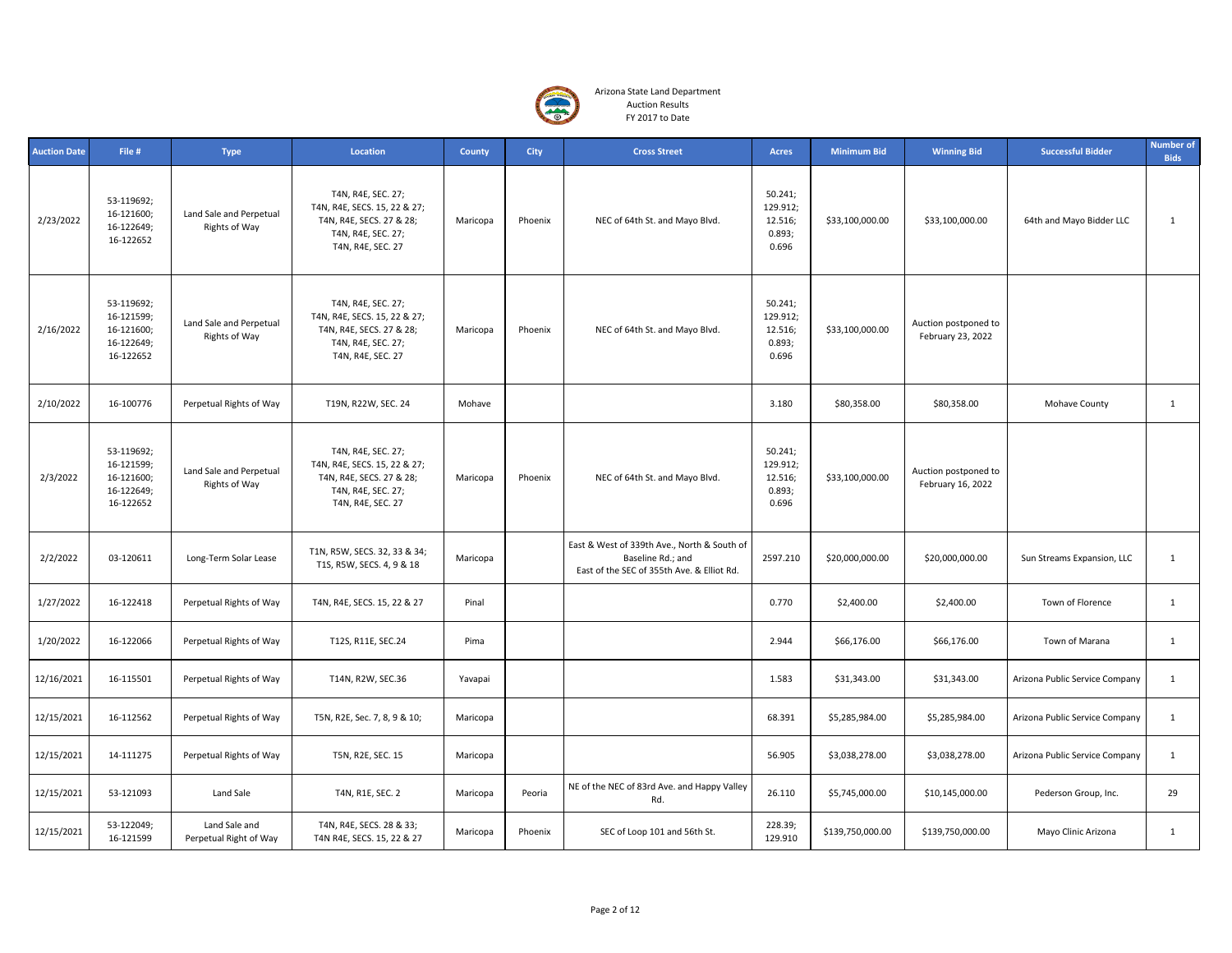

| <b>Auction Date</b> | File #                                              | <b>Type</b>                              | Location                                                                                                                                | <b>County</b> | <b>City</b> | <b>Cross Street</b>                                       | Acres                               | <b>Minimum Bid</b>                | <b>Winning Bid</b>                        | <b>Successful Bidder</b>                              | <b>Number of</b><br><b>Bids</b> |
|---------------------|-----------------------------------------------------|------------------------------------------|-----------------------------------------------------------------------------------------------------------------------------------------|---------------|-------------|-----------------------------------------------------------|-------------------------------------|-----------------------------------|-------------------------------------------|-------------------------------------------------------|---------------------------------|
| 1/10/2022           | 53-121917                                           | Land Sale                                | T2N, R2W, SECS 27 & 34                                                                                                                  | Maricopa      | Goodyear    | NEC of Perryville and McDowell Rds.                       | 1099.060                            | \$127,708,000.00                  | <b>Auction Cancelled</b>                  |                                                       |                                 |
| 12/1/2021           | 53-121916;<br>16-121920;<br>16-121921;<br>16-121922 | Land Sale and Perpetual<br>Rights of Way | T1S, R8E, SEC. 31 & T2S, R8E, SEC.6;<br>T1S, R8E, SEC. 31 & T2S, R8E, SEC.6;<br>T1S, R8E, SEC. 31 & T2S, R8E, SEC.6;<br>T2S, R8E, SEC.6 | Pinal         | Queen Creek | NWC of Ironwood Dr. and Germann Rd.                       | 914.78;<br>12.14;<br>13.35;<br>6.60 | \$86,130,000.00                   | <b>Auction Cancelled</b>                  |                                                       |                                 |
| 12/1/2021           | 14-111275;<br>16-112562                             | Perpetual Rights of Way                  | T5N, R2E, SEC. 15;<br>T5N, R2E, Sec. 7, 8, 9 & 10                                                                                       | Maricopa      | Phoenix     |                                                           | 57.905;<br>68.391                   | \$3,038,278.00;<br>\$5,285,984.00 | Auction Postponed to<br>December 15, 2021 |                                                       |                                 |
| 12/1/2021           | 53-120252                                           | Land Sale                                | T4N, R3E, SECS. 1, 2 & 11                                                                                                               | Maricopa      | Phoenix     | West of Cave Creek Rd. and South of Jomax<br>Rd.          | 416.320                             | \$83,500,000.00                   | \$83,500,000.00                           | D. R. Horton, Inc.                                    | $\mathbf{1}$                    |
| 12/1/2021           | 53-121306                                           | Land Sale                                | T4N, R3E, SEC. 11                                                                                                                       | Maricopa      | Phoenix     | North of Deer Valley Rd. and West of Desert<br>Peak Pkwy. | 3.400                               | \$2,400.00                        | \$2,400.00                                | D. R. Horton, Inc.                                    | $\mathbf{1}$                    |
| 12/1/2021           | 53-121917                                           | Land Sale                                | T2N, R2W, SECS 27 & 34                                                                                                                  | Maricopa      | Goodyear    | NEC of Perryville and McDowell Rds.                       | 1099.060                            | \$127,708,000.00                  | <b>Auction Cancelled</b>                  |                                                       |                                 |
| 11/4/2021           | 16-121875                                           | Perpetual Rights of Way                  | T1N, R2E, SEC.29                                                                                                                        | Maricopa      |             |                                                           | 0.673                               | \$14,537.00                       | \$14,537.00                               | Salt River Project                                    | $\mathbf{1}$                    |
| 11/3/2021           | 53-122069;<br>16-122216                             | Land Sale and Perpetual<br>Right of Way  | T5N, R2E, SECS 9, 16 & 17;<br>T5N, R2E, SECS 8, 9 & 17                                                                                  | Maricopa      | Phoenix     | West of the 43rd Ave. Alignment and North<br>of Loop 303  | 70.927;<br>39.362                   | \$2,410,000.00                    | \$2,410,000.00                            | <b>TSMC Arizona Corporation</b>                       | $\mathbf{1}$                    |
| 10/27/2021          | 16-121790                                           | Perpetual Rights of Way                  | T4N, R5E, SEC 31                                                                                                                        | Maricopa      |             |                                                           | 0.467                               | \$271,878.00                      | \$271,878.00                              | City of Scottsdale                                    | $\mathbf{1}$                    |
| 10/27/2021          | 16-103534                                           | Perpetual Rights of Way                  | T4N, R5E, SEC 31                                                                                                                        | Maricopa      |             |                                                           | 0.581                               | \$82,847.00                       | \$82,847.00                               | City of Scottsdale                                    | $\mathbf{1}$                    |
| 10/21/2021          | 16-122114                                           | Perpetual Rights of Way                  | T5S, R9E, SEC 1                                                                                                                         | Pinal         |             |                                                           | 4.230                               | \$35,955.00                       | \$35,955.00                               | San Carlos Irrigation and<br><b>Drainage District</b> | $\mathbf{1}$                    |
| 10/20/2021          | 53-121916;<br>16-121920;<br>16-121921;<br>16-121922 | Land Sale and Perpetual<br>Rights of Way | T1S, R8E, SEC. 31 & T2S, R8E, SEC.6;<br>T1S, R8E, SEC. 31 & T2S, R8E, SEC.6;<br>T1S, R8E, SEC. 31 & T2S, R8E, SEC.6;<br>T2S, R8E, SEC.6 | Pinal         | Queen Creek | NWC of Ironwood Dr. and Germann Rd.                       | 914.78;<br>12.14;<br>13.35;<br>6.60 | \$86,130,000.00                   | Auction postponed to<br>December 1, 2021  |                                                       |                                 |
| 10/20/2021          | 53-121917                                           | Land Sale                                | T2N, R2W, SECS 27 & 34                                                                                                                  | Maricopa      | Goodyear    | NEC of Perryville and McDowell Rds.                       | 1099.060                            | \$127,708,000.00                  | Auction postponed to<br>December 1, 2021  |                                                       |                                 |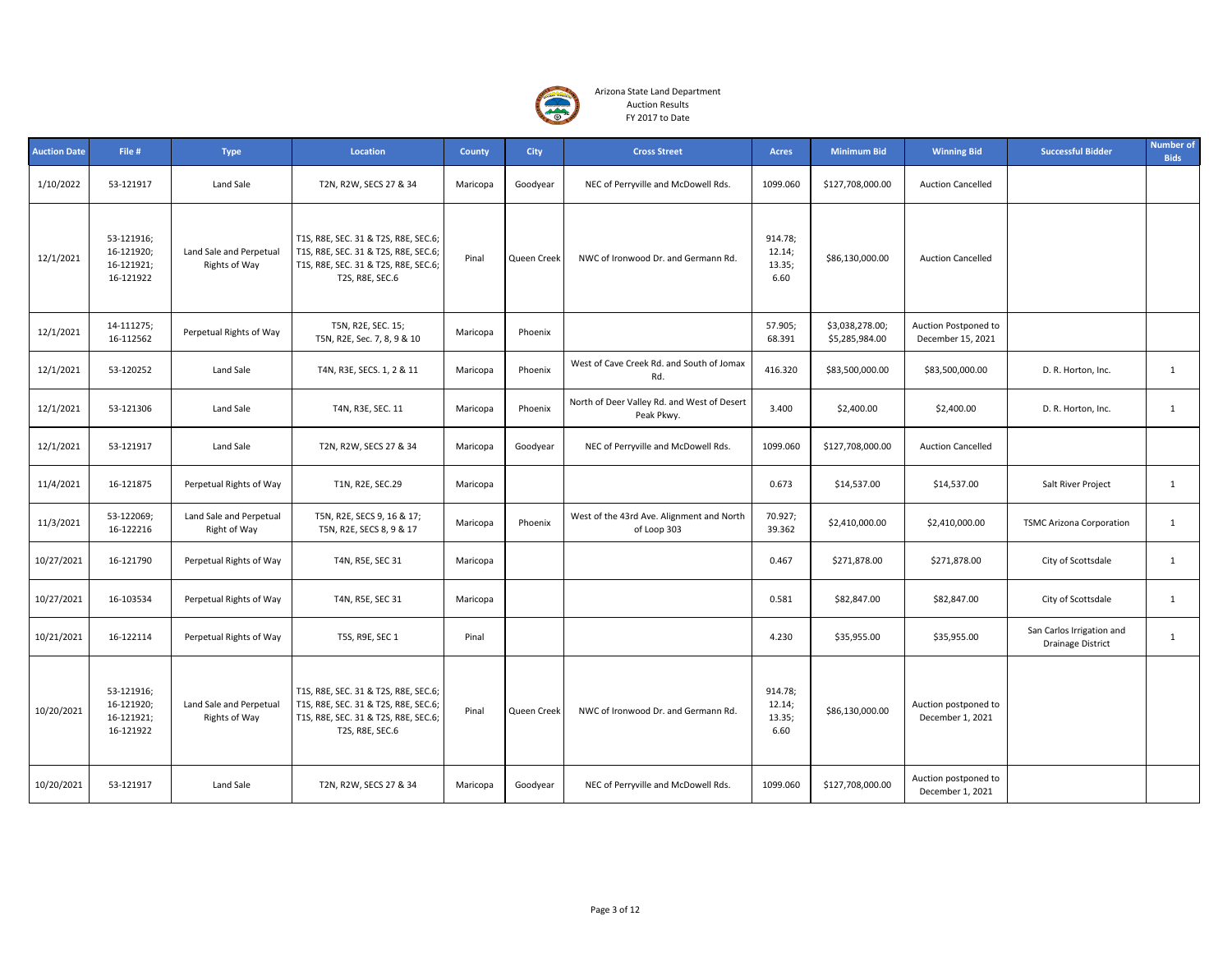

| <b>Auction Date</b> | File #                                              | <b>Type</b>                              | Location                                                                                                                                | County   | City        | <b>Cross Street</b>                                            | <b>Acres</b>                        | <b>Minimum Bid</b>            | <b>Winning Bid</b>                         | <b>Successful Bidder</b>                            | <b>Number of</b><br><b>Bids</b> |
|---------------------|-----------------------------------------------------|------------------------------------------|-----------------------------------------------------------------------------------------------------------------------------------------|----------|-------------|----------------------------------------------------------------|-------------------------------------|-------------------------------|--------------------------------------------|-----------------------------------------------------|---------------------------------|
| 9/16/2021           | 53-121916;<br>16-121920;<br>16-121921;<br>16-121922 | Land Sale and Perpetual<br>Rights of Way | T1S, R8E, SEC. 31 & T2S, R8E, SEC.6;<br>T1S, R8E, SEC. 31 & T2S, R8E, SEC.6;<br>T1S, R8E, SEC. 31 & T2S, R8E, SEC.6;<br>T2S, R8E, SEC.6 | Pinal    | Queen Creek | NWC of Ironwood Dr. and Germann Rd.                            | 914.78;<br>12.14;<br>13.35;<br>6.60 | \$86,130,000.00               | Auction postponed to<br>October 20, 2021   |                                                     |                                 |
| 9/16/2021           | 53-121917                                           | Land Sale                                | T2N, R2W, SECS 27 & 34                                                                                                                  | Maricopa | Goodyear    | NEC of Perryville and McDowell Rds.                            | 1099.060                            | \$127,708,000.00              | Auction postponed to<br>October 20, 2021   |                                                     |                                 |
| 9/2/2021            | 53-121749                                           | Land Sale                                | T13S, R14E, SEC. 9                                                                                                                      | Pima     |             | NEC of Campo Abierto and Sunrise Dr.                           | 1.000                               | \$180,000.00                  | \$520,000.00                               | Kevin F. Kinghorn                                   | 39                              |
| 8/18/2021           | 53-121010                                           | Land Sale                                | T1N, R7E, SEC. 36                                                                                                                       | Maricopa |             | SEC of Signal Butte Rd. and Southern Ave.                      | 64.559                              | \$10,545,000.00               | \$13,500,000.00                            | Bela Flor Holdings, LLC                             | 14                              |
| 8/12/2021           | 16-121834;<br>16-121910                             | Perpetual Rights of Way                  | T1N, R8E, SEC 16;<br>T1N, R8E, SECS. 10 & 16                                                                                            | Pinal    |             |                                                                | 1.368;<br>3.58                      | \$121,622.00;<br>\$230,373.00 | \$121,622.00;<br>\$230,373.00              | City of Apache Junction; City of<br>Apache Junction | 1;1                             |
| 8/11/2021           | 16-116655                                           | Perpetual Rights of Way                  | T14N, R1W, SEC. 16                                                                                                                      | Pinal    |             |                                                                | 1.820                               | \$19,597.00                   | \$19,597.00                                | Town of Prescott Valley                             | $\mathbf{1}$                    |
| 8/4/2021            | 03-118531                                           | Long-Term Solar Lease                    | T9S, R21W, SECS. 20 & 21                                                                                                                | Yuma     |             | NEC of Fortuna Rd. & County 14/56th St.<br>Alignment           | 654.660                             | \$7,220,000.00                | \$7,220,000.00                             | Invenergy Solar Development LLC                     | $\mathbf{1}$                    |
| 7/27/2021           | 53-121224                                           | Land Sale                                | T4S, R3E, SEC. 36                                                                                                                       | Pinal    | Maricopa    | NW of the NWC of Farrell Rd. and Maricopa-<br>Casa Grande Hwy. | 6.349                               | \$257,000.00                  | \$257,000.00                               | Electrical District No. 3 of Pinal<br>County        | $\mathbf{1}$                    |
| 7/21/2021           | 53-119699                                           | Land Sale                                | T15S, R15E, SEC. 23                                                                                                                     | Pima     | Tucson      | West of the SWC of Valencia and Houghton<br>Roads              | 184.530                             | \$14,500,000.00               | \$44,000,000.00                            | AMH Escalera Development TRS,<br>LLC                | 38                              |
| 7/15/2021           | 53-121916;<br>16-121920;<br>16-121921;<br>16-121922 | Land Sale and Perpetual<br>Rights of Way | T1S, R8E, SEC. 31 & T2S, R8E, SEC.6;<br>T1S, R8E, SEC. 31 & T2S, R8E, SEC.6;<br>T1S, R8E, SEC. 31 & T2S, R8E, SEC.6;<br>T2S, R8E, SEC.6 | Pinal    | Queen Creek | NWC of Ironwood Dr. and Germann Rd.                            | 914.78;<br>12.14;<br>13.35;<br>6.60 | \$86,130,000.00               | Auction postponed to<br>September 16, 2021 |                                                     |                                 |
| 7/15/2021           | 53-121917                                           | Land Sale                                | T2N, R2W, SECS 27 & 34                                                                                                                  | Maricopa | Goodyear    | NEC of Perryville and McDowell Rds.                            | 1099.060                            | \$127,708,000.00              | Auction postponed to<br>September 16, 2021 |                                                     |                                 |
| 7/1/2021            | 04-121205                                           | <b>Mineral Sale</b>                      | T7N, R2E, SECS 11 & 12                                                                                                                  | Maricopa |             |                                                                | 79.960                              | \$97,750.00                   | \$97,750.00                                | FCI Holdings LLC                                    | $\mathbf{1}$                    |
| 6/23/2021           | 03-120041                                           | Long-Term Solar Lease                    | T1S, R5W, SECS. 18, 19, 20, 29, 30 &<br>31                                                                                              | Maricopa | Arlington   | SEC of Elliot Rd. and 355th Ave.                               | 1687.510                            | \$14,300,000.00               | \$14,300,000.00                            | Sun Streams 4, LLC                                  | $\mathbf{1}$                    |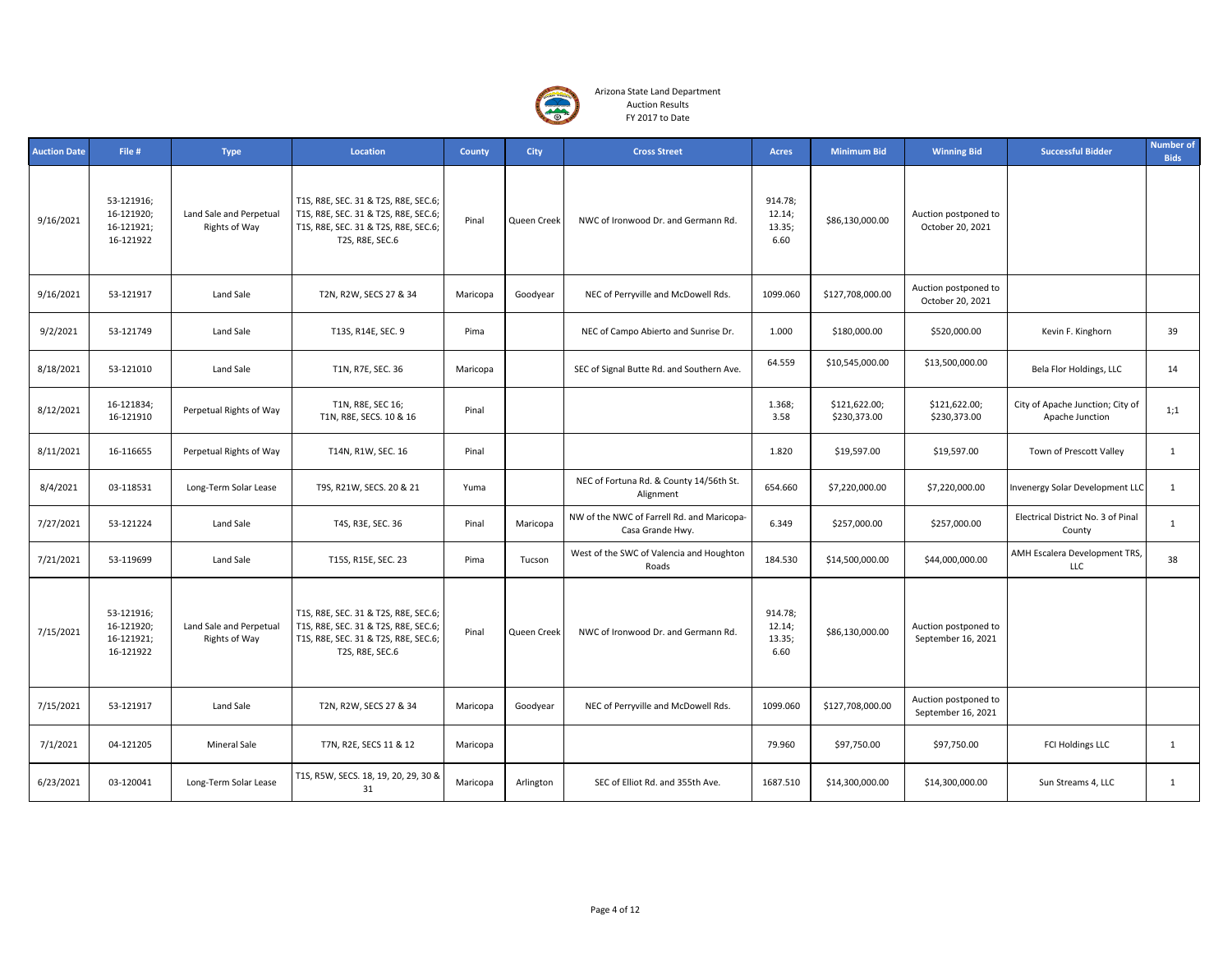

| <b>Auction Date</b> | File #                                              | <b>Type</b>                                 | Location                                                                                                                                | <b>County</b> | <b>City</b> | <b>Cross Street</b>                       | <b>Acres</b>                        | <b>Minimum Bid</b> | <b>Winning Bid</b>                                                   | <b>Successful Bidder</b>                | <b>Number of</b><br><b>Bids</b> |
|---------------------|-----------------------------------------------------|---------------------------------------------|-----------------------------------------------------------------------------------------------------------------------------------------|---------------|-------------|-------------------------------------------|-------------------------------------|--------------------|----------------------------------------------------------------------|-----------------------------------------|---------------------------------|
| 6/10/2021           | 53-121916;<br>16-121920;<br>16-121921;<br>16-121922 | Land Sale and Perpetual<br>Rights of Way    | T1S, R8E, SEC. 31 & T2S, R8E, SEC.6;<br>T1S, R8E, SEC. 31 & T2S, R8E, SEC.6;<br>T1S, R8E, SEC. 31 & T2S, R8E, SEC.6;<br>T2S, R8E, SEC.6 | Pinal         | Queen Creek | NWC of Ironwood Dr. and Germann Rd.       | 914.78;<br>12.14;<br>13.35;<br>6.60 | \$86,130,000.00    | Auction postponed to<br>July 15, 2021                                |                                         |                                 |
| 6/10/2021           | 53-121917                                           | Land Sale                                   | T2N, R2W, SECS. 27 & 34                                                                                                                 | Maricopa      | Goodyear    | NEC of Perryville and McDowell Rds.       | 1099.060                            | \$127,708.000.00   | Auction postponed to<br>July 15, 2021                                |                                         |                                 |
| 6/9/2021            | 53-121947                                           | Land Sale                                   | T4N, R4E, SEC. 20                                                                                                                       | Maricopa      | Phoenix     | SWC of Deer Valley Rd. and 56th St.       | 104.900                             | \$10,000,000.00    | \$10,250,000.00                                                      | CN Associates A, LLC                    | $\mathbf{1}$                    |
| 6/7/2021            | 53-121529                                           | Land Sale                                   | T1S, R2E, SEC. 36                                                                                                                       | Maricopa      | Phoenix     | NEC of Pecos Rd. and 27th Ave. Alignment  | 373.480                             | \$105,000,000.00   | \$175,500,000.00                                                     | Reserve 100, LLC                        | 328                             |
| 6/3/2021            | 16-121504                                           | Perpetual Rights of Way                     | T2S, R8E, SEC. 6                                                                                                                        | Pinal         |             |                                           | 2.304                               | \$101,376.00       | \$101,376.00                                                         | Town of Queen Creek                     | $\mathbf{1}$                    |
| 6/2/2021            | 53-121947                                           | Land Sale                                   | T4N, R4E, SEC. 20                                                                                                                       | Maricopa      | Phoenix     | SWC of Deer Valley Rd. and 56th St.       | 104.900                             | \$10,000,000.00    | 1 Bid package<br>submitted; Auction<br>scheduled for June 9,<br>2021 |                                         |                                 |
| 6/2/2021            | 16-121488                                           | Perpetual Rights of Way                     | T5N, R2E, SEC. 23                                                                                                                       | Maricopa      |             |                                           | 0.565                               | \$121,770.00       | \$121,770.00                                                         | Lennar Arizona, Inc.                    | $\mathbf{1}$                    |
| 6/2/2021            | 53-121350                                           | Land Sale                                   | T1N, R3E, SEC. 1                                                                                                                        | Maricopa      | Phoenix     | South of the SWC of 40th St. and Loop 202 | 9.680                               | \$6,700,000.00     | \$7,800,000.00                                                       | Sunbelt Skyway 202 L.P.                 | 12                              |
| 5/26/2021           | 53-121529                                           | Land Sale                                   | T1S, R2E, SEC. 36                                                                                                                       | Maricopa      | Phoenix     | NEC of Pecos Rd. & 27th Ave. Alignment    | 373.480                             | \$105,000,000.00   | Auction postponed to<br>June 7, 2021                                 |                                         |                                 |
| 5/25/2021           | 16-120751                                           | Perpetual Rights of Way                     | T11S, R24W, SEC. 6<br>T11S, R24W, SEC. 7<br>T11S, R25W, SEC. 1<br>T11S, R25W, SEC. 12                                                   | Yuma          |             |                                           | 16.119                              | \$606,381.00       | \$606,381.00                                                         | City of San Luis                        | $\mathbf{1}$                    |
| 5/24/2021           | 16-121778                                           | Perpetual Rights of Way                     | T1S, R2E, SEC.36                                                                                                                        | Maricopa      |             |                                           | 3.230                               | \$2,400.00         | \$2,400.00                                                           | Arizona Department of<br>Transportation | $\mathbf{1}$                    |
| 5/20/2021           | 16-112195                                           | Perpetual Rights of Way                     | T10S, R13E, SEC.36                                                                                                                      | Pinal         |             |                                           | 2.260                               | \$15,662.00        | \$15,662.00                                                          | Chirreon Energy, LLC                    | $\mathbf{1}$                    |
| 5/20/2021           | 03-120685                                           | Long-Term Solar Lease                       | T10S, R13E, SEC.36                                                                                                                      | Pinal         |             | North & South of Edwin Rd., West of SR 77 | 99.090                              | \$700,000.00       | \$700,000.00                                                         | Chirreon Energy, LLC                    | $\mathbf{1}$                    |
| 5/19/2021           | 53-121916;<br>16-121920;<br>16-121921;<br>16-121922 | Land Sale<br>and<br>Perpetual Rights of Way | T1S, R8E, SEC. 31 & T2S, R8E, SEC.6;<br>T1S, R8E, SEC. 31 & T2S, R8E, SEC.6;<br>T1S, R8E, SEC. 31 & T2S, R8E, SEC.6;<br>T2S, R8E, SEC.6 | Pinal         | Queen Creek | NWC of Ironwood Dr. & Germann Rd.         | 914.78;<br>12.14;<br>13.35;<br>6.60 | \$86,130,000.00    | Auction postponed to<br>June 10, 2021                                |                                         |                                 |
| 5/19/2021           | 53-121917                                           | Land Sale                                   | T2N, R2W, SECS. 27 & 34                                                                                                                 | Maricopa      | Goodyear    | NEC of Perryville & McDowell Rds.         | 1099.060                            | \$127,708,000.00   | Auction postponed to<br>June 10, 2021                                |                                         |                                 |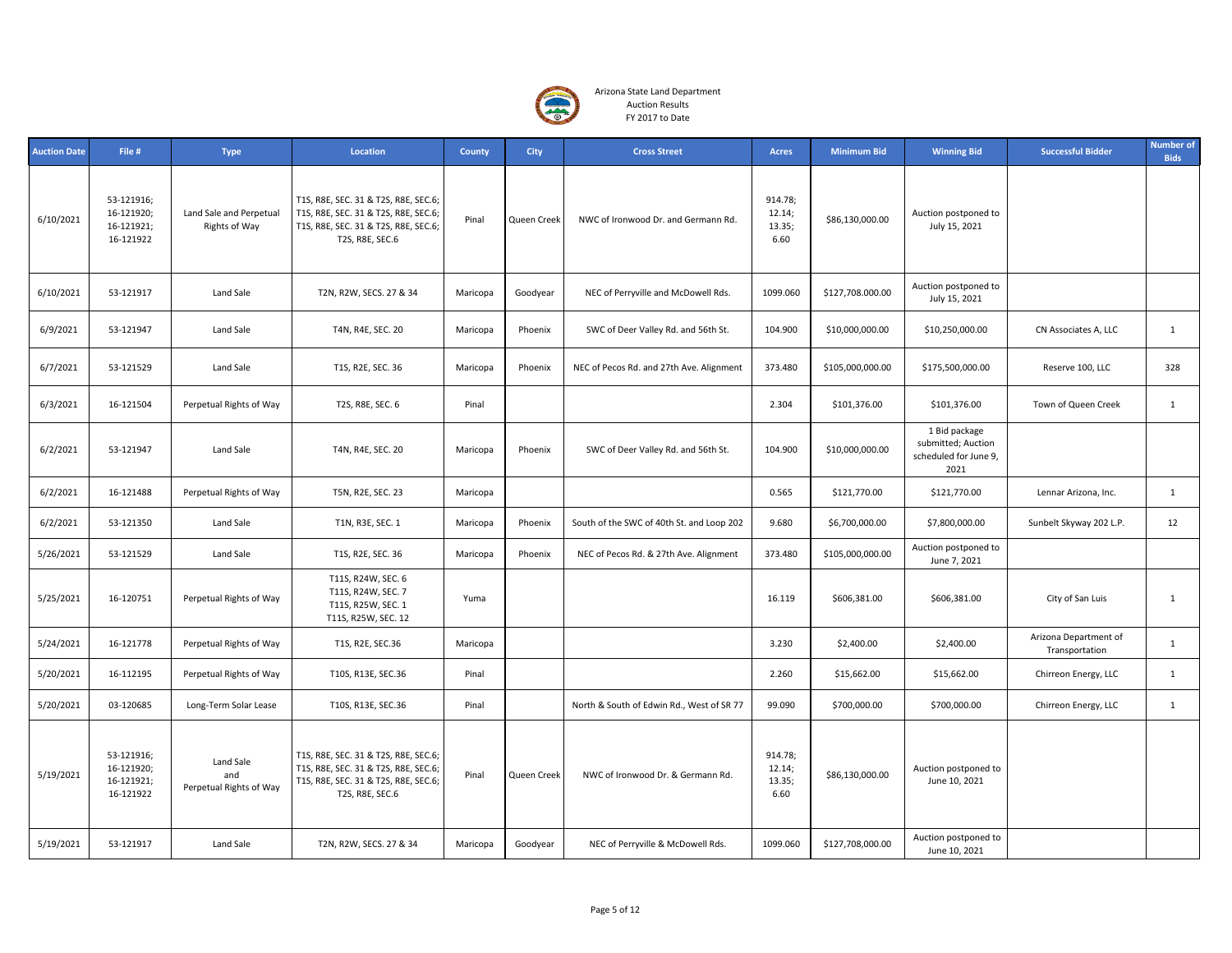

| <b>Auction Date</b> | File #                                              | <b>Type</b>                                 | Location                                                                                                                                | County   | <b>City</b>          | <b>Cross Street</b>                                                                                                                                        | <b>Acres</b>                        | <b>Minimum Bid</b>  | <b>Winning Bid</b>                         | <b>Successful Bidder</b>       | <b>Number of</b><br><b>Bids</b> |
|---------------------|-----------------------------------------------------|---------------------------------------------|-----------------------------------------------------------------------------------------------------------------------------------------|----------|----------------------|------------------------------------------------------------------------------------------------------------------------------------------------------------|-------------------------------------|---------------------|--------------------------------------------|--------------------------------|---------------------------------|
| 4/21/2021           | 53-121916;<br>16-121920;<br>16-121921;<br>16-121922 | Land Sale<br>and<br>Perpetual Rights of Way | T1S, R8E, SEC. 31 & T2S, R8E, SEC.6;<br>T1S, R8E, SEC. 31 & T2S, R8E, SEC.6;<br>T1S, R8E, SEC. 31 & T2S, R8E, SEC.6;<br>T2S, R8E, SEC.6 | Pinal    | Queen Creek          | NWC of Ironwood Dr. & Germann Rd.                                                                                                                          | 914.78;<br>12.14;<br>13.35;<br>6.60 | \$86,130,000.00     | Auction postponed to<br>May 19, 2021       |                                |                                 |
| 4/21/2021           | 53-121917                                           | Land Sale                                   | T2N, R2W, SECS. 27 & 34                                                                                                                 | Maricopa | Goodyear             | NEC of Perryville & McDowell Rds.                                                                                                                          | 1099.060                            | \$127,708,000.00    | Auction postponed to<br>May 19, 2021       |                                |                                 |
| 4/12/2021           | 53-121101                                           | Land Sale                                   | T5N, R1E, SEC. 36                                                                                                                       | Maricopa | Peoria               | NWC of Jomax Rd. & 67th Ave.                                                                                                                               | 4.401                               | \$927,088.25        | \$927,088.25                               | Arizona Public Service Company | $\mathbf{1}$                    |
| 4/9/2021            | 16-121563                                           | Perpetual Rights of Way                     | T1N, R3E, SEC. 1<br>T1N, R4E, SEC. 4                                                                                                    | Maricopa |                      |                                                                                                                                                            | 1.166                               | \$49,357.00         | \$49,357.00                                | Sunbelt Skyway 202 L.P.        | $\mathbf{1}$                    |
| 4/7/2021            | 53-119692;<br>16-121599;<br>16-121600               | Land Sale<br>and<br>Perpetual Rights of Way | T4N, R4E, SEC. 27;<br>T4N, R4E, SECS. 15, 22 & 27;<br>T4N, R4E, SECS. 27 & 28                                                           | Maricopa | Phoenix              | NEC of 64th St. & Mayo Blvd.                                                                                                                               | 24.047;<br>129.910;<br>12.630       | \$18,800,000.00     | Auction Cancelled/No<br>Bids               |                                |                                 |
| 4/7/2021            | 53-121101                                           | Land Sale                                   | T5N, R1E, SEC. 36                                                                                                                       | Maricopa | Peoria               | NWC of Jomax Rd. & 67th Ave.                                                                                                                               | 4.401                               | \$927,088.25        | Auction postponed to<br>April 12, 2021     |                                |                                 |
| 3/31/2021           | 53-121019                                           | Land Sale                                   | T15S, R12E, SEC. 5                                                                                                                      | Pima     |                      | West of the NWC of Drexel Rd. & SR 86                                                                                                                      | 80.590                              | \$<br>222,000 \$    | 222,000                                    | Tucson Trap & Skeet Club       | $\mathbf{1}$                    |
| 3/30/2021           | 53-121775                                           | Land Sale                                   | T4N, R3E, SECS. 7 & 17                                                                                                                  | Maricopa | Phoenix              | Parcel A: SEC of 19th Ave. & Alameda Rd.;<br>Parcel B: SEC of 7th Ave. & Pinnacle Peak Rd.<br>Parcel C: East of the SEC of 7th Ave. &<br>Pinnacle Peak Rd. | 223.790                             | \$<br>55,080,000 \$ | 65,000,000                                 | DV Qof I, LLC                  | $\overline{2}$                  |
| 3/24/2021           | 53-119692;<br>16-121599;<br>16-121600               | Land Sale<br>and<br>Perpetual Rights of Way | T4N, R4E, SEC. 27;<br>T4N, R4E, SECS. 15, 22 & 27;<br>T4N, R4E, SECS. 27 & 28                                                           | Maricopa | Phoenix              | NEC of 64th St. & Mayo Blvd.                                                                                                                               | 24.047;<br>129.910;<br>12.630       | \$<br>18,800,000    | Auction postponed to<br>April 7, 2021      |                                |                                 |
| 2/4/2021            | 53-119825                                           | Land Sale                                   | T3S, R8E, SEC. 18                                                                                                                       | Pinal    |                      | SWC of Hunt Hwy. & Roberts Rd.                                                                                                                             | 26.216                              | \$<br>2,350,000 \$  | 2,350,000                                  | BYPG Holdings, LLC             | $\mathbf{1}$                    |
| 1/13/2021           | 53-119825                                           | Land Sale                                   | T3S, R8E, SEC. 18                                                                                                                       | Pinal    |                      | SWC of Hunt Hwy. & Roberts Rd.                                                                                                                             | 26.216                              | \$<br>2,350,000     | Auctioned postponed<br>to February 4, 2021 |                                |                                 |
| 1/6/2021            | 53-121194                                           | Land Sale                                   | T4N, R1E, SEC. 2                                                                                                                        | Maricopa | Peoria               | NWC of Happy Valley Rd. and the 75th Ave.<br>Alignment                                                                                                     | 327.850                             | \$<br>46,925,000    | $\mathsf{S}$<br>72,600,000                 | Ashton Woods Arizona L.L.C.    | 257                             |
| 12/28/2020          | 53-121200                                           | Land Sale                                   | T3N, R5E, SEC. 6                                                                                                                        | Maricopa | Scottsdale           | SWC of Bell Rd. & 96th St. Alignment                                                                                                                       | 10.300                              | \$<br>4,600,000 \$  | 4,600,000                                  | City of Scottsdale             | 1                               |
| 12/28/2020          | 53-121230                                           | Land Sale                                   | T3N, R5E, SEC. 5                                                                                                                        | Maricopa | Scottsdale           | NE of the NEC of the 96th St. & Greenway Rd.<br>Alignments                                                                                                 | 7.290                               | \$<br>1,150,000 \$  | 1,150,000                                  | City of Scottsdale             | $\mathbf{1}$                    |
| 12/28/2020          | 53-121348                                           | Land Sale                                   | T4N, R4E, SEC. 26                                                                                                                       | Maricopa | Scottsdale           | East of Scottsdale Rd. & North of Legacy Blvd.                                                                                                             | 1.840                               | \$<br>1,230,000 \$  | 1,230,000                                  | City of Scottsdale             | $\mathbf{1}$                    |
| 12/17/2020          | 53-121248                                           | Land Sale                                   | T20N, R22W, SEC. 20                                                                                                                     | Mohave   | <b>Bullhead City</b> | NWC of Riverview Dr. & SR 95                                                                                                                               | 269.780                             | \$<br>1,520,000 \$  | 2,410,000                                  | CSQ H95, LLLP                  | 35                              |
| 12/16/2020          | 53-120944                                           | Land Sale                                   | T5N, R1E, SEC. 36                                                                                                                       | Maricopa | Peoria               | North of the NEC of 75th Ave. & Jomax Rd.                                                                                                                  | 415.410                             | Ś.<br>46,770,000 \$ | 46,770,000                                 | Shea Proctor Valley LLC        | 1                               |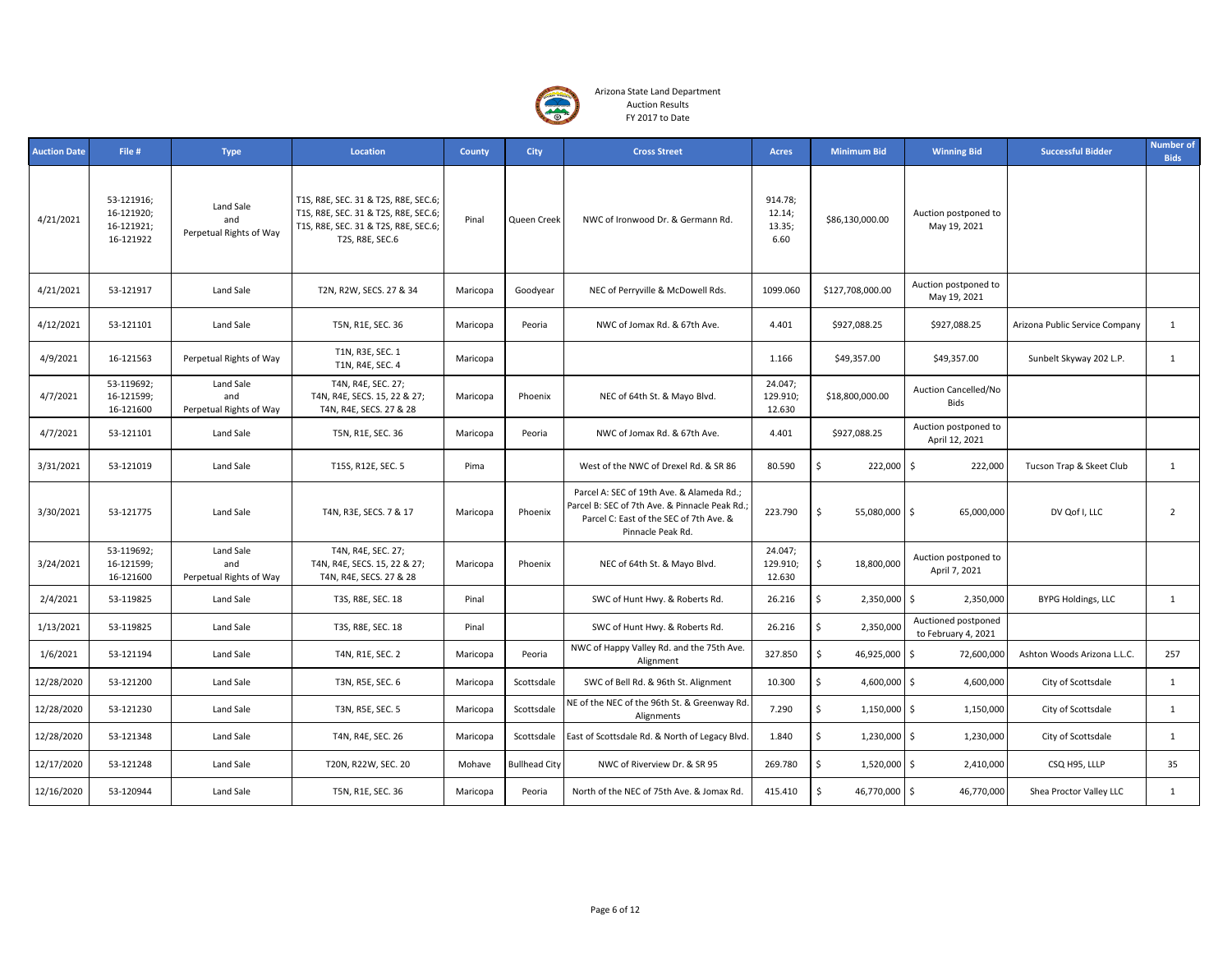

| <b>Auction Date</b> | File #                                                                              | <b>Type</b>                                 | Location                                                                                                                                                                                                | <b>County</b> | <b>City</b> | <b>Cross Street</b>                                    | Acres                                                         | <b>Minimum Bid</b>                   | <b>Winning Bid</b>                       | <b>Successful Bidder</b>                | <b>Number of</b><br><b>Bids</b> |
|---------------------|-------------------------------------------------------------------------------------|---------------------------------------------|---------------------------------------------------------------------------------------------------------------------------------------------------------------------------------------------------------|---------------|-------------|--------------------------------------------------------|---------------------------------------------------------------|--------------------------------------|------------------------------------------|-----------------------------------------|---------------------------------|
| 12/9/2020           | 53-121524;<br>16-121630;<br>16-121631;<br>16-121632; and<br>16-121633               | Land Sale<br>and<br>Perpetual Rights of Way | T5N, 52E, SECS. 8, 9, 16 & 17;<br>T5N, 52E, SECS. 8, 9, 16 & 17;<br>T5N, 52E, SECS. 8, 9, 10, 15 & 16;<br>T5N, 52E, SECS. 9, 10, 15 & 16;<br>T5N, 52E, SECS. 14, 15, 16, 17 & 18                        | Maricopa      | Phoenix     | NWC of Loop 303 and 43rd Ave. Alignment                | 1,128.47;<br>31.153;<br>41.715;<br>31.410;<br>46.205          | \$<br>89,000,000                     | \$<br>89,000,000                         | <b>TSMC Arizona Corporation</b>         | $\mathbf{1}$                    |
| 12/9/2020           | 53-121194                                                                           | Land Sale                                   | T4N, R1E, SEC. 2                                                                                                                                                                                        | Maricopa      | Peoria      | NWC of Happy Valley Rd. and the 75th Ave.<br>Alignment | 327.850                                                       | \$<br>46,925,000                     | Auction postponed to<br>January 6, 2021  |                                         |                                 |
| 11/4/2020           | 53-120190;<br>16-121118;<br>16-121120;<br>16-121121;<br>16-121123; and<br>16-121125 | Land Sale<br>and<br>Perpetual Rights of Way | T1S, R8E, SECS. 17, 18, 19, 20 & 30;<br>T1S, R8E, SECS. 18, 19, 30 & 31;<br>T1S, R8E, SECS. 18, 19 & 30;<br>T1S, R8E, SECS. 19, 20 & 30;<br>T1S, R8E, SECS. 17 & 18;<br>T1S, R8E, SECS. 17, 18, 19 & 20 | Pinal         |             | SEC of Elliot and Meridian Roads                       | 2783.13;<br>46.119;<br>26.481;<br>19.465;<br>22.008;<br>0.449 | \$<br>68,000,000                     | \$<br>245,500,000                        | D. R. Horton, Inc.                      | 118                             |
| 11/2/2020           | 53-121524;<br>16-121630;<br>16-121631;<br>16-121632; and<br>16-121633               | Land Sale<br>and<br>Perpetual Rights of Way | T5N, 52E, SECS. 8, 9, 16 & 17;<br>T5N, 52E, SECS. 8, 9, 16 & 17;<br>T5N, 52E, SECS. 8, 9, 10, 15 & 16;<br>T5N, 52E, SECS. 9, 10, 15 & 16;<br>T5N, 52E, SECS. 14, 15, 16, 17 & 18                        | Maricopa      | Phoenix     | NWC of Loop 303 and 43rd Ave. Alignment                | 1,128.47;<br>31.153;<br>41.715;<br>31.410;<br>46.205          | \$<br>89,000,000                     | Auction Postponed to<br>December 9, 2020 |                                         |                                 |
| 10/29/2020          | 53-120823                                                                           | Land Sale                                   | T4N, R3E, SEC. 10                                                                                                                                                                                       | Maricopa      | Phoenix     | West of 20th Street and North of Cave Creek<br>Dam Rd. | 0.595                                                         | \$<br>60,475                         | Ŝ.<br>60,475                             | D.R. Horton, Inc.                       | $\mathbf{1}$                    |
| 10/29/2020          | 16-117055                                                                           | Perpetual Rights of Way                     | T16S, R16E, Sec. 8                                                                                                                                                                                      | Pima          |             |                                                        | 0.071                                                         | \$<br>2,400                          | Ś<br>2,400                               | Pima County                             | $\mathbf{1}$                    |
| 10/28/2020          | 16-121187                                                                           | Perpetual Rights of Way                     | T1N, R4W, SECS. 16 & 17                                                                                                                                                                                 | Maricopa      |             |                                                        | 9.752                                                         | \$<br>232,822 \$                     | 232,822                                  | City of Buckeye                         | $\mathbf{1}$                    |
| 10/27/2020          | 53-121172                                                                           | Land Sale                                   | T4N, R1E, SEC. 4                                                                                                                                                                                        | Maricopa      | Peoria      | SWC of Yearling Rd. and Lake Pleasant<br>Parkway       | 26.143                                                        | $\mathsf{\hat{S}}$<br>3,775,000 \$   | 3,775,000                                | Vestar LPST, LLC                        | $\mathbf{1}$                    |
| 10/22/2020          | 53-120834                                                                           | Land Sale                                   | T21N, 7E, SEC. 26                                                                                                                                                                                       | Coconino      | Flagstaff   | South of I-40 and East of John Wesley Powell<br>Blvd   | 405.36                                                        | \$<br>10,536,000 \$                  | 10,536,000                               | STL405, LLC                             | $\mathbf{1}$                    |
| 9/10/2020           | 53-121237                                                                           | Land Sale                                   | T4N, R4E, SEC. 36                                                                                                                                                                                       | Maricopa      | Scottsdale  | SEC of Hayden Road and The Loop 101                    | 73.57                                                         | \$<br>31,710,000 \$                  | 49,100,000                               | Axon Enterprise, Inc.                   | 27                              |
| 9/1/2020            | 04-118079                                                                           | Minerals                                    | T2N, R1W, SEC. 13                                                                                                                                                                                       | Maricopa      |             |                                                        | 50.00                                                         | \$<br>$10,000$ \$                    | 10,000                                   | A.B.C. Sand and Rock Company,<br>Inc.   | 1                               |
| 9/1/2020            | 04-108113                                                                           | Minerals                                    | T4N, R1W, SEC. 36                                                                                                                                                                                       | Maricopa      |             |                                                        | 252.00                                                        | $\overline{\mathsf{S}}$<br>80,000 \$ | 80,000                                   | Vulcan Materials Company                | $\mathbf{1}$                    |
| 8/20/2020           | 53-120190;<br>16-121118;<br>16-121120;<br>16-121121;<br>16-121123; and<br>16-121125 | Land Sale and Perpetual<br>Right of Way     | T1S, R8E, SECS. 17, 18, 19, 20 & 30;<br>T1S, R8E, SECS. 18, 19, 30 & 31;<br>T1S, R8E, SECS. 18, 19 & 30;<br>T1S, R8E, SECS. 19, 20 & 30;<br>T1S, R8E, SECS. 17 & 18;<br>T1S, R8E, SECS. 17, 18, 19 & 20 | Pinal         |             | SEC of Elliot and Meridian Roads                       | 2783.13;<br>46.119;<br>26.481;<br>19.465;<br>22.008;<br>0.449 | \$<br>68,000,000                     | Auction Rescheduled to<br>10/20/2020     |                                         |                                 |
| 8/18/2020           | 16-121115                                                                           | Perpetual Right of Way                      | T4N, R3E, SEC. 20                                                                                                                                                                                       | Maricopa      |             |                                                        | 2.607                                                         | \$<br>617,771                        | $\ddot{\mathsf{s}}$<br>617,771           | City of Phoenix                         | 1                               |
| 6/23/2020           | 16-120865                                                                           | Perpetual Right of Way                      | 14N, R28E, Sec. 24                                                                                                                                                                                      | Apache        |             |                                                        | 1.830                                                         | \$<br>$2,400$ \$                     | 2,400                                    | Arizona Department of<br>Transportation | $\mathbf{1}$                    |
| 6/18/2020           | 16-120360                                                                           | Perpetual Right of Way                      | T14N, R1W, Sec. 16                                                                                                                                                                                      | Yavapai       |             |                                                        | 27.800                                                        | Ś<br>412,672                         | <sup>\$</sup><br>412,672                 | Town of Prescott Valley                 | $\mathbf{1}$                    |
| 6/16/2020           | 16-119941                                                                           | Perpetual Right of Way                      | T4N, R4E, Secs. 25, 26, 35                                                                                                                                                                              | Maricopa      |             |                                                        | 28.180                                                        | \$<br>31,258                         | <sup>\$</sup><br>31,258                  | City of Scottsdale                      | $\mathbf{1}$                    |
| 6/15/2020           | 16-121116                                                                           | Perpetual Right of Way                      | T13S, R13E, Sec. 20                                                                                                                                                                                     | Pima          |             |                                                        | 0.530                                                         | Ŝ.<br>69,260                         | 69,260<br>-Ś                             | City of Tucson                          | $\mathbf{1}$                    |
| 4/30/2020           | 21-120802                                                                           | Water                                       | T10S, R14E, Sec. 14                                                                                                                                                                                     | Pinal         |             |                                                        | 10.000                                                        | $\mathsf{S}$<br>$18,275$ \$          | 18,275                                   | CDO Ventures, LLC                       | 1                               |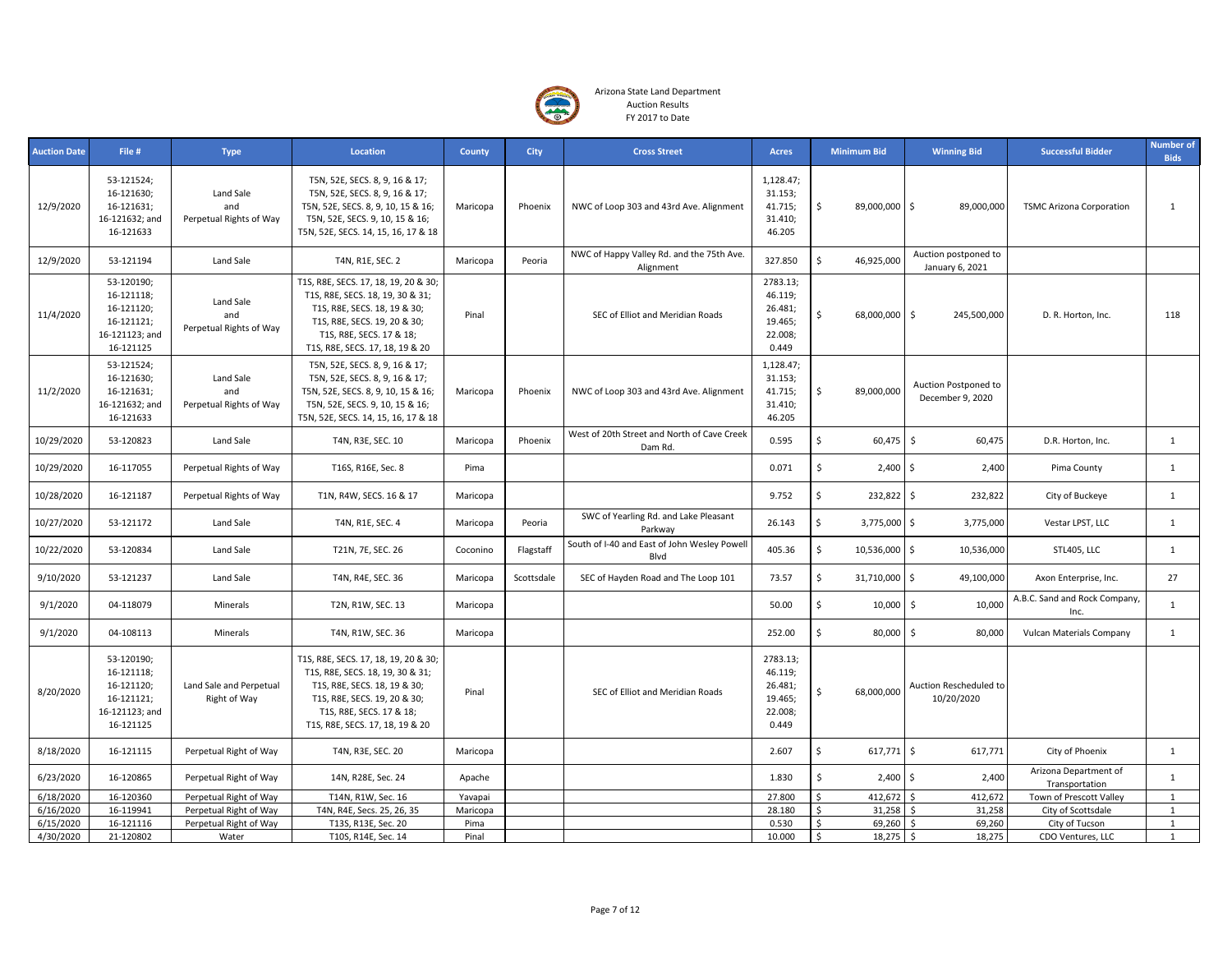

| <b>Auction Date</b> | File #           | <b>Type</b>                       | Location                                                               | County   | <b>City</b>                     | <b>Cross Street</b>                                            | <b>Acres</b> | <b>Minimum Bid</b>                 | <b>Winning Bid</b>                 | <b>Successful Bidder</b>                           | <b>Number of</b><br><b>Bids</b> |
|---------------------|------------------|-----------------------------------|------------------------------------------------------------------------|----------|---------------------------------|----------------------------------------------------------------|--------------|------------------------------------|------------------------------------|----------------------------------------------------|---------------------------------|
| 4/30/2020           | 21-120484        | Water                             | T10S, R14E, Sec. 29                                                    | Pinal    |                                 |                                                                | 0.170        | \$<br>2,400                        | \$<br>2,400                        | Saddlebrooke Homeowners<br>Association No. 2, Inc. | 1                               |
| 4/8/2020            | 16-120258        | Perpetual Rights of Way           | T5N, R1W, Sec. 36                                                      | Maricopa |                                 |                                                                | 7.347        | $\mathsf{\hat{S}}$<br>950,403      | <sup>\$</sup><br>950,403           | City of Peoria                                     | $\mathbf{1}$                    |
| 4/7/2020            | 16-078250-00-101 | Perpetual Rights of Way           | T1S, R8W, Sec. 3                                                       | Pinal    |                                 |                                                                | 0.850        | \$<br>$2,400$ \$                   | 2,400                              | City of Apache Junction                            | 1                               |
| 4/2/2020            | 53-120477        | Land Sale                         | T13N, R20W, Sec. 4                                                     | Mohave   | Lake Havasu<br>City             | Industrial Blvd. and London Bridge Rd.                         | 12.060       | \$<br>2,470,000 \$                 | 2,470,000                          | Gary Wells                                         | 1                               |
| 3/12/2020           | 21-120710        | Water                             | T18S, R19E, Sec. 36                                                    | Cochise  |                                 |                                                                | 0.021        | \$<br>3,440                        | Ŝ.<br>3,440                        | Arizona State Parks Board                          | 1                               |
| 3/12/2020           | 21-120068        | Water                             | T13S, R26E, Sec. 10                                                    | Cochise  |                                 |                                                                | 1.250        | \$<br>$2,400$ \$                   | 2,400                              | El Paso Natural Gas Company,<br>L.L.C.             | 1                               |
| 3/12/2020           | 21-120673        | Water                             | T14S, R32E, Sec. 20                                                    | Cochise  |                                 |                                                                | 10.000       | $\mathsf{\$}$<br>$2,400$ \$        | 2,400                              | Arizona Department of<br>Transportation            | 1                               |
| 3/12/2020           | 21-120588        | Water                             | T16S, R23E, Sec. 18                                                    | Cochise  |                                 |                                                                | 0.230        | \$<br>$2,400$ \$                   | 2,400                              | Arizona Department of<br>Transportation            | 1                               |
| 2/18/2020           | 16-111118-00-100 | Perpetual Rights of Way           | T1S, R8E Sec. 7                                                        | Pinal    |                                 |                                                                | 0.130        | \$<br>11,454                       | $\ddot{\varsigma}$<br>11,454       | Flood Control District of<br>Maricopa County       | $\mathbf{1}$                    |
| 2/12/2020           | 16-1204718       | Perpetual Rights of Way           | T22N, R16W, Sec. 20                                                    | Mohave   |                                 |                                                                | 0.640        | \$<br>2,400                        | \$<br>2,400                        | Mohave County                                      | $\mathbf{1}$                    |
| 2/12/2020           | 16-091513-00-100 | Perpetual Rights of Way           | T26N, R19W, Sec. 36                                                    | Mohave   |                                 |                                                                | 1.435        | \$<br>$2,400$ \$                   |                                    | 2,400 Mt. Tipton Water Company, Inc.               | $\mathbf{1}$                    |
| 2/12/2020           | 53-120477        | Land Sale                         | T13N, R20W, Sec. 4                                                     | Mohave   | Lake Havasu<br>City             |                                                                | 12.060       | Ś.<br>2,470,000                    | Auction Postpond to<br>4/2/2020    |                                                    |                                 |
| 2/11/2020           | 16-120718        | Perpetual Rights of Way           | T22N, R16W, Sec. 20                                                    | Mohave   |                                 |                                                                | 0.640        | \$<br>2,400                        | Auction Postpond to<br>2/12/2020   |                                                    |                                 |
| 2/11/2020           | 16-091513-00-100 | Perpetual Rights of Way           | T26N, R19W, Sec. 36                                                    | Mohave   |                                 |                                                                | 1.435        | \$<br>2,400                        | Auction Postpond to<br>2/12/2020   |                                                    |                                 |
| 1/6/2020            | 53-119697        | Land Sale                         | T14N, R8W, Secs. 1-12, 14, 15, 17-<br>T14.5N, R8W, Secs. 31-36;<br>20: | Yavapai  |                                 | North of State Route 96, East of Bagdad                        | 16670.569    | Ś<br>13,578,000                    | \$                                 | 13,578,000 Freeport McMoRan Bagdad, Inc.           | 1                               |
|                     |                  |                                   |                                                                        |          |                                 |                                                                |              | \$0.75/ton                         | \$0.75/ton                         |                                                    |                                 |
| 1/2/2020            | 04-120654        | Minerals                          | T41N, R12W, Secs. 1 & 2;<br>T42N, R12W, Secs. 35 & 36                  | Mohave   |                                 |                                                                | 100          | \$10,000 minimum<br>Annual Tonnage | \$10,000 minimum<br>Annual Tonnage | Bryce Christensen Excavating Inc.                  | $\mathbf{1}$                    |
|                     |                  |                                   |                                                                        |          |                                 |                                                                |              | \$0.85/ton                         | \$0.85/tor                         |                                                    |                                 |
| 11/1/2019           | 04-111005        | Minerals                          | T8S, R21W, Sec. 16                                                     | Yuma     |                                 |                                                                | 80           | Ŝ.<br>212,500                      | 212,500<br><sup>\$</sup>           | <b>CEMEX Construction materials</b>                | 1                               |
|                     |                  |                                   |                                                                        |          |                                 |                                                                |              | \$<br>4,480                        | 4,480                              | South, LLC                                         |                                 |
| 10/29/2019          | 16-120434        | Perpetual Right of Way            | T5N, R4E, Sec. 36                                                      | Maricopa |                                 |                                                                | 1.084        | \$<br>91,219                       | 91,219<br>Ŝ.                       | City of Scottsdale                                 | $\mathbf{1}$                    |
| 10/29/2019          | 53-120256        | Land Sale                         | T4N, R3E, Sec. 19                                                      | Maricopa |                                 | NWC of 7th Avenue & Rose Garden Lane                           | 80.413       | $\zeta$<br>22,400,000              | \$<br>22,400,000                   | FAE Holdings 507512R, LLC                          | 1                               |
| 10/23/2019          | 16-11919700-100  | Perpetual Right of Way            | T15S, R15E, Sec. 34; T16E, R15E,<br>Secs. 11 & 3                       | Pima     |                                 |                                                                | 7.036        | \$<br>17,889 \$                    | 17,889                             | Pima County                                        | 1                               |
| 9/17/2019           | 16-120378        | Perpetual Right of Way            | T12S, R12E, Sec. 2                                                     | Pima     |                                 |                                                                | 0.957        | \$<br>26,796                       | -\$<br>26,796                      | Pima County                                        | 1                               |
| 9/9/2019            | 53-120197        | Land Sale                         | T18S, R21E, Sec. 21                                                    | Cochise  |                                 | SWC of Campa Lane & Hwy 80                                     | 5.654        | $\mathsf{\hat{S}}$<br>17,000       | Ŝ.<br>17,000                       | Enclave St. David, LLC                             | 1                               |
| 9/4/2019            | 53-119698        | Land Sale                         | T17S, R14E, Sec. 32                                                    | Pima     | Sahuarita                       | East of South Nogales Hwy, on the East Corto<br>Road Alignment | 614.311      | Ś.<br>$6,450,255$ \$               | 6,450,255                          | Robson Ranch Quail Creek, LLC                      | 1                               |
| 7/23/2019           | 16-120389        | Perpetual Right of Way            | T11S, R12E, Sec. 35                                                    | Pima     |                                 |                                                                | 0.730        | \$<br>11,972                       | 11,972<br>\$                       | Pima County                                        | 1                               |
| 6/20/2019           | 53-113783        | Land Sale                         | T2N, R6E, Sec. 33                                                      | Maricopa | Mesa                            | SWC of Greenfield Road & Loop 202                              | 54.220       | \$<br>10,250,000                   | Ŝ.<br>10,250,000                   | FAE Holdings 503962R, LLC                          | 1                               |
| 6/13/2019           | 53-119894        | Land Sale                         | T20N, R21W, Sec. 6                                                     | Mohave   | City of<br><b>Bullhead City</b> | West of the SWC of Bullhead Pkwy & Midway<br>Drive             | 194.824      | \$<br>1,948,200 \$                 | 1,948,200                          | Mohave County Airport<br>Authority                 | 1                               |
| 5/22/2019           | 53-120348        | Land Sale                         | T15S, R15E, Sec. 24                                                    | Pima     | Tucson                          | East of the SEC of Houghton & Valencia<br>Roads                | 83.938       | \$<br>6,500,000 \$                 | 6,500,000                          | Vail School District #20                           | 1                               |
| 5/21/2019           | 16-120345        | Perpetual Right of Way            | T1S, R2E, Sec. 36                                                      | Maricopa |                                 |                                                                | 3.198        | 99,138<br>Ŝ.                       | 99,138<br>\$                       | City of Phoenix                                    | 1                               |
| 4/10/2019           | 03-119805        | <b>Commercial Long Term Lease</b> | T1S, R6W, Sec. 2                                                       | Maricopa |                                 | SWC of Baseline Rd & 363rd Ave Alignments                      | 484.870      | \$<br>3,300,000 \$                 | 3,300,000                          | Sun Streams PVS, LLC                               | 1                               |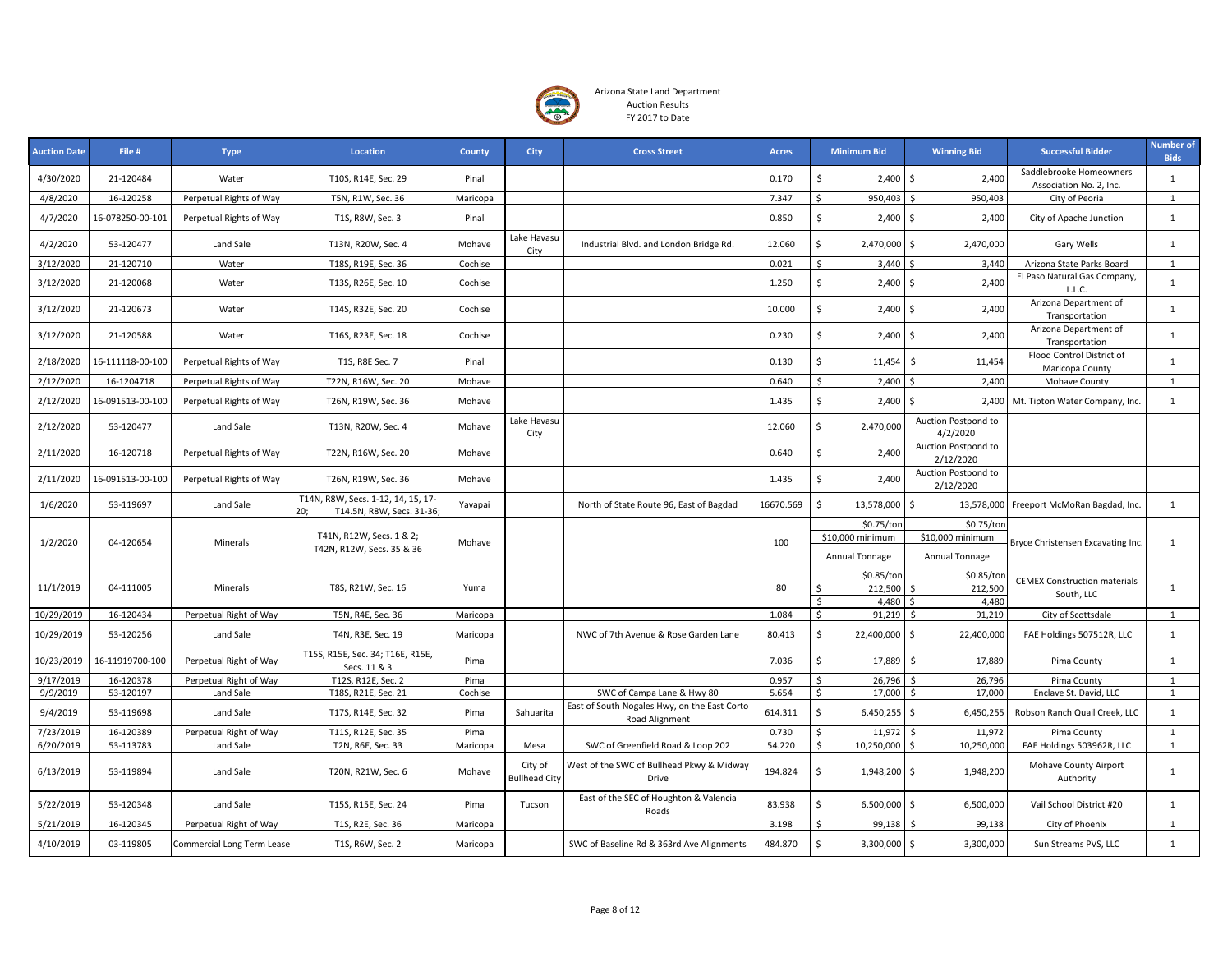

| <b>Auction Date</b> | File #           | <b>Type</b>                       | Location                                                                                              | County   | <b>City</b> | <b>Cross Street</b>                                              | <b>Acres</b> | <b>Minimum Bid</b>                 | <b>Winning Bid</b> | <b>Successful Bidder</b>                                                            | <b>Number of</b><br><b>Bids</b> |
|---------------------|------------------|-----------------------------------|-------------------------------------------------------------------------------------------------------|----------|-------------|------------------------------------------------------------------|--------------|------------------------------------|--------------------|-------------------------------------------------------------------------------------|---------------------------------|
| 3/19/2019           | 16-120186        | Perpetual Right of Way            | T5N, R2E, Sec. 36                                                                                     | Maricopa |             |                                                                  | 2.549        | $542,555$ \$<br>Ŝ                  | 542,555            | City of Phoenix                                                                     | $\mathbf{1}$                    |
| 2/26/2019           | 53-119770        | Land Sale                         | T16S, R25E, Sec. 13                                                                                   | Cochise  |             | SWC of Baker Road & Alamo Lane                                   | 321.060      | 963,200 \$<br>Ŝ.                   | 963,200            | Sequoia Farm Foundation                                                             | $\mathbf{1}$                    |
| 1/4/2019            | 16-120412-00-000 | Perpetual Right of Way            | T5N, R1E, Sec. 36                                                                                     | Maricopa |             |                                                                  | 3.313        | $\mathsf{s}$<br>$532,335$ \$       | 532,335            | Sehea Homes                                                                         | 1                               |
| 12/18/2018          | 03-119-745       | <b>Commercial Long Term Lease</b> | T17S, R13E, Sec. 36                                                                                   | Pima     | Sahuarita   | South of Nogales Highway & East of I-19                          | 72.130       | Ŝ.<br>$272,363$ \$                 | 272,363            | SICAN, Inc., as Trustee for<br>Community Water Company of<br>Green Valley ROW Trust | $\mathbf{1}$                    |
| 12/18/2018          | 16-119170-00-100 | Perpetual Right of Way            | T5N, R1W, Secs 13 & 24                                                                                | Maricopa |             |                                                                  | 19.111       | \$<br>1,410,755 \$                 | 1,410,755          | City of Peoria                                                                      | 1                               |
| 12/6/2018           | 53-119648        | Land Sale                         | T1N R7E, Sec. 9                                                                                       | Maricopa | Mesa        | West of the SWC of McKellips & Hawes<br>Roads, North of Loop 202 | 40.006       | \$<br>5,340,000 \$                 | 6,410,000          | Desert Vista 100, LLC                                                               | 40                              |
| 12/5/2018           | 53-119821        | Land Sale                         | T5S, R4W, Sec. 32                                                                                     | Maricopa | Gila Bend   | East of Butterfield Trail & South of SR85                        | 6.255        | Ŝ.<br>900,000                      | 900,000<br>-Ś      | Pilot Travel Centers, LLC                                                           | 1                               |
| 12/4/2018           | 53-117437        | Land Sale                         | T5N, R2E, Sec. 13                                                                                     | Maricopa | Phoenix     | SWC of Dove Valley Road & Paloma Pkwy                            | 139.946      | \$<br>22,575,000 \$                | 22,575,000         | Lennar Arizona, Inc.                                                                | 1                               |
| 11/7/2018           | 53-120192        | Land Sale                         | T1N, R3E, Sec. 1; T1N, R4E, Sec. 6                                                                    | Maricopa | Phoenix     | West of 40th Street, South of Loop 202                           | 50.958       | 14,000,000 \$<br>Ŝ.                | 25,800,000         | FAE Holdings 492096R, LLC                                                           | 71                              |
| 11/6/2018           | 53-119647        | Land Sale                         | T15S, R13E, Sec. 7                                                                                    | Pima     |             | NWC of Gila Ave & Welding Road                                   | 5.017        | \$<br>45,000                       |                    | <b>Auction Canceled</b>                                                             |                                 |
| 11/6/2018           | 53-119646        | Land Sale                         | T14S, R12E, Sec. 35                                                                                   | Pima     |             | NWC of Sunset Blvd & Irvington Road                              | 9.883        | $\mathsf{s}$<br>135,850            |                    | <b>Auction Canceled</b>                                                             |                                 |
| 11/6/2018           | 53-119645        | Land Sale                         | T14S, R12E, Sec. 34                                                                                   | Pima     |             | SWC of Michigan Street & Tucson Estates<br>Pkwy                  | 5.009        | \$<br>87,500                       |                    | <b>Auction Canceled</b>                                                             |                                 |
| 11/6/2018           | 53-119604        | Land Sale                         | T15S, R12E, Sec. 10                                                                                   | Pima     |             | SEC of Wade Road & Drexel Road                                   | 5.025        | $\mathsf{\hat{S}}$<br>50,000       |                    | <b>Auction Canceled</b>                                                             |                                 |
| 11/6/2018           | 53-119603        | Land Sale                         | T14S, R12E, Sec. 34                                                                                   | Pima     |             | NEC of Oklahoma Street & Carol Ave                               | 5.008        | \$<br>80,000                       |                    | <b>Auction Canceled</b>                                                             |                                 |
| 10/9/2018           | 53-119299        | Land Sale                         | T15S, R15E, Sec. 1                                                                                    | Pima     | Tucson      | South of Irvington Road Alignment & East of<br>Houghton Road     | 46.791       | Ś<br>425,000                       |                    | <b>Auction Canceled</b>                                                             |                                 |
| 9/24/2018           | 53-119602        | Land Sale                         | T4N, R2E, Sec. 3                                                                                      | Maricopa | Phoenix     | NWC of 35th Ave & Happy Valley Road                              | 23.063       | Ŝ.<br>4,620,000 \$                 | 7,200,000          | Pederson Group, Inc.                                                                | 18                              |
| 9/11/2018           | 16-119586        | Perpetual Right of Way            | T5N, R2E, Sec. 3; T6N, R2E, Secs. 15,<br>22, 27, & 34                                                 | Maricopa |             |                                                                  | 33.190       | Ŝ.<br>2,456,426                    | 2,456,426<br>S.    | City of Phoenix                                                                     | 1                               |
| 9/6/2018            | 53-119602        | Land Sale                         | T4N, R2E, Sec.3                                                                                       | Maricopa | Phoenix     | NWC of 35th Ave & Happy Valley Road                              | 23.063       | 4,620,000<br>Ŝ.                    |                    | Auction Postponed to September 24, 2018                                             |                                 |
|                     | 53-119887        | Land Sale                         | T4N, R4E, Secs. 25 & 26                                                                               | Maricopa | Scottsdale  | NWC of Hayden Road & Loop 101                                    | 133.949      |                                    |                    |                                                                                     |                                 |
| 9/4/2018            | 16-119941        | Perpetual Right of Way            | T4N, R4E, Secs. 25, 26, & 35                                                                          | Maricopa | Scottsdale  | NWC of Hayden Road & Loop 101                                    | 25.860       | 83,000,000 \$<br>Ŝ.                | 83,000,000         | Nationwide Realty Investors,                                                        | $\mathbf{1}$                    |
|                     | 16-119942        | Perpetual Right of Way            | T4N, R4E, Secs. 25 & 36                                                                               | Maricopa | Scottsdale  | NWC of Hayden Road & Loop 101                                    | 65.870       |                                    |                    | Ltd., LLC                                                                           |                                 |
|                     | 16-119943        | Perpetual Right of Way            | T4N, R4E, Secs. 25 & 36                                                                               | Maricopa | Scottsdale  | NWC of Hayden Road & Loop 101                                    | 2.941        |                                    |                    |                                                                                     |                                 |
| 9/4/2018            | 53-119298        | Land Sale                         | T4N, R2E, Sec. 23                                                                                     | Maricopa | Phoenix     | SWC of 27th Ave & Deer Valley Road                               | 10.021       | $\sf S$<br>2,745,000               |                    | <b>Auction Canceled</b>                                                             |                                 |
| 8/28/2018           | 53-119298        | Land Sale                         | T4N, R2E, Sec. 23                                                                                     | Maricopa | Phoenix     | SWC of 27th Ave & Deer Valley Road                               | 10.021       | Ŝ.<br>2,745,000                    |                    | Auction Postponed to September 4, 2018                                              |                                 |
| 8/28/2018           | 53-120115        | Right of Reversion                | T2N, R2W, Sec. 26                                                                                     | Maricopa | Goodyear    | SWC of Indian School Road & Cotton Land                          | 640.510      | $\mathsf{s}$<br>100,000 \$         | 100,000            | Western Facilities, LLC                                                             | $\mathbf{1}$                    |
| 8/14/2018           | 16-119660        | Perpetual Right of Way            | T4N, R1W, Sec. 4                                                                                      | Maricopa |             |                                                                  | 7.082        | 210,335                            | 210,335            | City of Surprise                                                                    | $\mathbf{1}$                    |
| 8/14/2018           | 16-119658        | Perpetual Right of Way            | T4N, R1W, Sec. 8                                                                                      | Maricopa |             |                                                                  | 13.472       | $\zeta$<br>336,775                 | 336,775            | City of Surprise                                                                    | $\mathbf 1$                     |
| 8/8/2018            | 53-119694        | Land Sale                         | T14S, R15E, Sec. 34                                                                                   | Pima     | Tucson      | Northeast of the NEC of Camino Seco &<br>Irvington Road          | 209.670      | \$<br>10,625,000 \$                | 10,625,000         | KB Home tucson, Inc.                                                                | $\mathbf{1}$                    |
| 7/24/2018           | 16-119148        | Perpetual Right of Way            | T1S, R2W, Sec. 30 T1N, R2W, Sec<br>5; T4N, R1W, Sec. 1; T5N, R1E, Secs.<br>15 & 22; T6N, R1E, Sec. 35 | Maricopa |             |                                                                  | 3.682        | Ŝ.<br>108,038 \$                   | 108,038            | Maricopa County                                                                     | $\mathbf{1}$                    |
| 7/23/2018           | 53-115510        | Land Sale                         | T4S, R13E, Secs. 2, 10, 11, 14, 15, 16,<br>21, 22, 23, 26, 27, & 28                                   | Pinal    |             | East and West of Florence-Kelvin Hwy, West<br>of SR 177          | 7390.510     | $\mathsf{\hat{S}}$<br>5,827,934 \$ | 5,827,934          | ASARCO, LLC                                                                         | $\mathbf{1}$                    |
| 7/17/2018           | 53-119002        | Land Sale                         | T4N, R1E, Sec. 20                                                                                     | Maricopa | Peoria      | SWC of Lake Pleasant Pkwy & Deer Valley Rd                       | 125.360      | \$<br>31,350,000 \$                | 31,350,000         | D.R. Horton, Inc.                                                                   | 1                               |
| 7/11/2018           | 53-119298        | Land Sale                         | T4N, R2E, Sec. 23                                                                                     | Maricopa | Phoenix     | SWC of 27th Ave & Deer Valley Road                               | 10.021       | 2,745,000<br>Ŝ.                    |                    | Auction Postponed to August 28, 2018                                                |                                 |
| 7/10/2018           | 16-119781        | Perpetual Right of Way            | T4N, R2E, Sec. 15                                                                                     | Maricopa |             |                                                                  | 0.036        | <sup>\$</sup><br>$2,851$ \$        | 2,851              | City of Phoenix                                                                     | $\mathbf{1}$                    |
| 7/3/2018            | 16-119180        | Perpetual Right of Way            | T16S, R14E, Secs. 4 & 9                                                                               | Pima     |             |                                                                  | 10.310       | Ŝ.<br>24,862 \$                    | 24,862             | Pima County Regional<br>Wastewater Reclamation<br>Department                        | $\mathbf{1}$                    |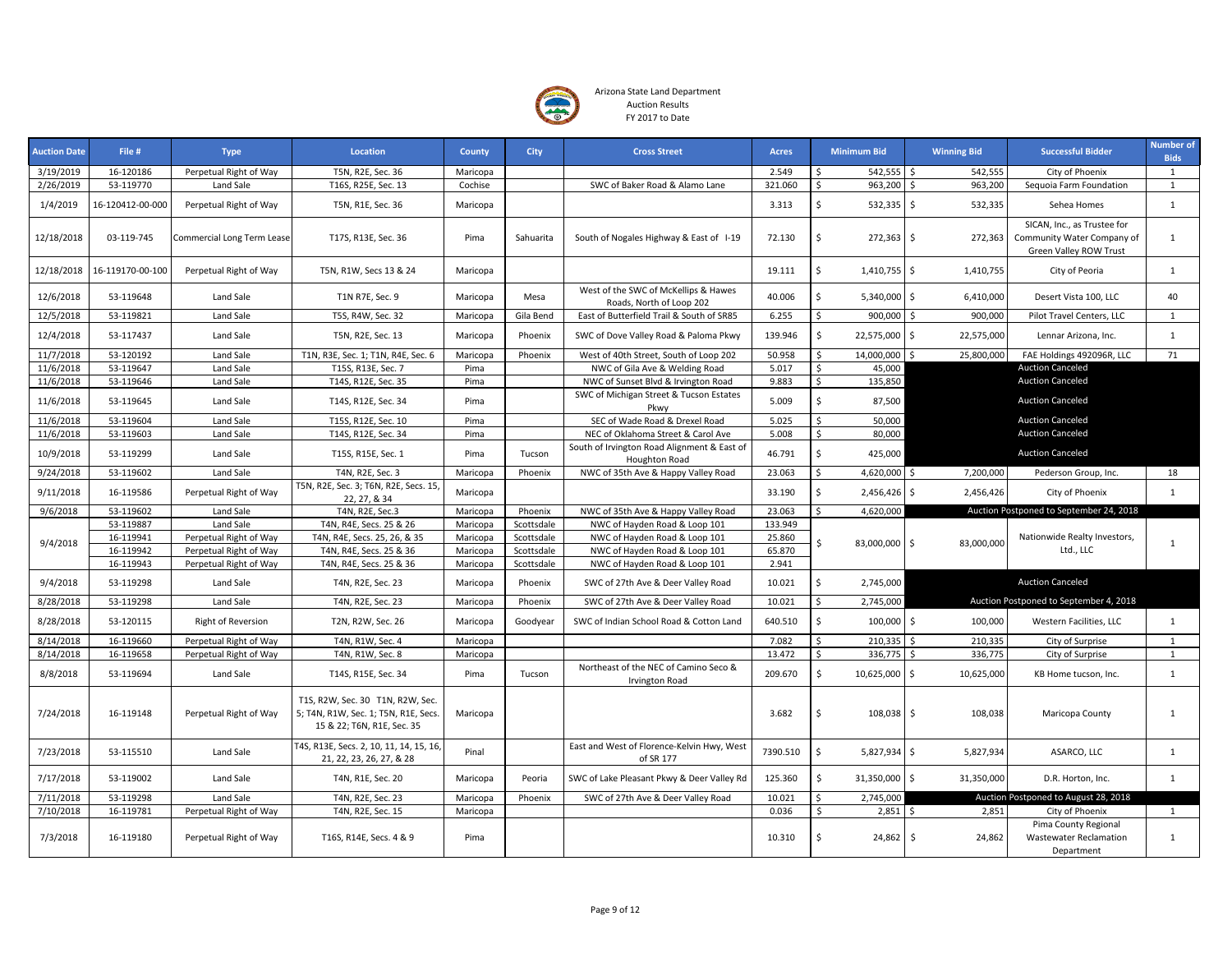

| <b>Auction Date</b> | File #                              | <b>Type</b>                                                   | Location                                                    | County   | City       | <b>Cross Street</b>                                               | <b>Acres</b>             | <b>Minimum Bid</b>             | <b>Winning Bid</b> | <b>Successful Bidder</b>                                            | <b>Number of</b><br><b>Bids</b> |
|---------------------|-------------------------------------|---------------------------------------------------------------|-------------------------------------------------------------|----------|------------|-------------------------------------------------------------------|--------------------------|--------------------------------|--------------------|---------------------------------------------------------------------|---------------------------------|
| 7/26/2018           | 16-119654                           | Perpetual Right of Way                                        | T21N, R16W, Sec. 16                                         | Mohave   |            |                                                                   | 24.187                   | 57,468<br>Ŝ.                   | 57,468<br>Ŝ.       | City of Kingman                                                     | 1                               |
| 6/6/2018            | 53-119693                           | Land Sale                                                     | T3N, R2E, Sec. 1                                            | Maricopa | Phoenix    | South and West of the Southwest corner of<br>19th Ave & Bell Road | 93.257                   | \$<br>18,000,000               | \$<br>26,500,000   | Sunbelt Land Holdings LP                                            | 37                              |
| 5/24/2018           | 16-119662                           | Perpetual Right of Way                                        | T11S, R25W, Sec. 1                                          | Yuma     |            |                                                                   | 8.092                    | \$<br>232,321                  | \$<br>232,321      | Gadsen Elementary School<br>District #32                            | $\mathbf{1}$                    |
| 5/22/2018           | 16-112095-00-001                    | Perpetual Right of Way                                        | T17S, R13E, Sec. 36                                         | Pima     |            |                                                                   | 14.620                   | \$.<br>$2,400$ \$              | 2,400              | Town of Sahuarita                                                   | $\mathbf{1}$                    |
| 5/1/2018            | 16-118088-00-100                    | Perpetual Right of Way                                        | T5N, R1E, Sec. 30                                           | Maricopa |            |                                                                   | 0.025                    | \$<br>2,400                    | Ŝ.<br>2,400        | City of Peoria                                                      | 1                               |
| 4/25/2018           | 53-117493<br>16-117655              | Land Sale<br>Perpetual Right of Way                           | T4N, R4E, Secs. 16 & 21<br>T4N, R4E, Secs. 21, 22, 27, & 28 | Maricopa | Phoenix    | East of 56th Street & North of Deer Valley<br>Drive               | 269.020<br>36.516        | \$<br>54,000,000               | \$<br>79,000,000   | Dr. Horton, Inc.                                                    | 152                             |
| 4/10/2018           | 53-119059                           | Land Sale                                                     | T4N, R4E, Sec. 36; T4N, R5E, Sec. 31                        | Maricopa | Scottsdale | NEC of Bell Road & Loop 101                                       | 124.720                  | \$<br>83,000,000               |                    | <b>Auction Canceled</b>                                             |                                 |
| 3/13/2018           | 16-119665                           | Perpetual Right of Way                                        | T12S, R11E, Secs. 1 & 2                                     | Pima     | Pima       |                                                                   | 4.589                    | Ś.<br>$2,400$ \$               | 2,400              | Town of Marana                                                      | $\mathbf{1}$                    |
| 3/13/2018           | 53-119059                           | Land Sale                                                     | T4N, R4E, Sec. 36; T4N, R5E, Sec. 31                        | Maricopa | Scottsdale | NEC of Bell Road & Loop 101                                       | 124.720                  | \$<br>83,000,000               |                    | Auction Postponed to April 10, 2018                                 |                                 |
| 2/13/2018           | 53-119376<br>16-119701<br>16-119702 | Land Sale<br>Perpetual Right of Way<br>Perpetual Right of Way | T4N, R4E, Sec. 35                                           | Maricopa | Scottsdale | North of Princess Dr. & West of Hayden Rd.                        | 46.870<br>8.970<br>9.630 | \$<br>31,000,000               | \$<br>31,000,000   | Princess Hayden, LLC                                                | $\mathbf{1}$                    |
| 1/30/2018           | 16-119197                           | Perpetual Right of Way                                        | T15S, R15E, Sec. 34; T16E, R15E, Sec.<br>11                 | Pima     |            |                                                                   | 6.230                    | \$<br>94,680                   | \$<br>94,680       | Pima County                                                         | $\mathbf{1}$                    |
| 1/10/2018           | 53-119059                           | Land Sale                                                     | T4N, R4E, Sec. 36; T4N, R5E, Sec. 31                        | Maricopa | Scottsdale | NEC of Bell Road & Loop 101                                       | 124.720                  | Ś.<br>83,000,000               |                    | Auction Postponed to March 13, 2018                                 |                                 |
| 1/10/2018           | 53-119376                           | Land Sale                                                     | T4N, R4E, Sec. 35                                           | Maricopa | Scottsdale | North of Princess Dr. & West of Hayden Rd.                        | 46.870                   | \$<br>31,000,000               |                    | Auction Postponed to February 13, 2018                              |                                 |
| 12/28/2017          | 53-119059                           | Land Sale                                                     | T4N, R4E, Sec. 36, T4N, R5E, Sec. 31                        | Maricopa | Scottsdale | NEC of Bell Road & Loop 101                                       | 124.720                  | \$<br>83,000,000               |                    | Auction Postponed to January 10, 2018                               |                                 |
| 12/19/2017          | 16-110396-00-002                    | Perpetual Right of Way                                        | T4N, R4E, Sec. 19                                           | Maricopa |            |                                                                   | 1.180                    | \$<br>41,521                   | \$<br>41,521       | Ryan Companies US, Inc.                                             | 1                               |
| 12/7/2017           | 03-117-852-99                       | Commercial Long Term Lease                                    | T1S, R5W, Secs. 19 & 30; T1S, R5W,<br>Secs. 24 & 25         | Maricopa |            | S. of Narramore Road & E of 363rd Avenue<br>Alignment             | 1130.830                 | Ś<br>7,920,000                 | \$<br>7,920,000    | Sun Streams 2, LLC                                                  | $\mathbf{1}$                    |
| 12/5/2017           | 16-119579                           | Perpetual Right of Way                                        | T4N, R1W, Sec. 4                                            | Maricopa |            |                                                                   | 1.410                    | Ś<br>50,252                    | 50,252<br>Ś        | City of Surprise                                                    | 1                               |
| 11/21/2017          | 53-119060                           | Land Sale                                                     | T1S, R7E, Sec. 19                                           | Maricopa |            | SEC of Loop 202 & Power Road                                      | 57.750                   | Ś<br>14,000,000                | Ś<br>14,000,000    | Power 202 Mixed-Use, LLC                                            | $\overline{2}$                  |
| 10/17/2017          | 16-052486-00-000                    | Perpetual Right of Way                                        | T15S, R17E, Sec. 32                                         | Pima     |            |                                                                   | 1.390                    | \$<br>$3,740$ \$               | 3,740              | Pima County Regional<br><b>Wastewater Reclamation</b><br>Department | $\mathbf{1}$                    |
| 10/17/2017          | 16-119150                           | Perpetual Right of Way                                        | T15S, R15E, Sec. 2                                          | Pima     |            |                                                                   | 2.420                    | 43,560 \$<br>Ŝ.                | 4,356              | Pima County                                                         | 1                               |
| 10/10/2017          | 16-118198-00-001                    | Perpetual Right of Way                                        | T4N, R3E, Sec. 36                                           | Maricopa |            |                                                                   | 0.750                    | \$<br>154,567 \$               | 154,567            | City of Phoenix                                                     | 1                               |
| 10/10/2017          | 16-119171                           | Perpetual Right of Way                                        | T4N, R3E, Sec. 24                                           | Maricopa |            |                                                                   | 0.670                    | $153,715$ \$<br>Ś              | 153,715            | City of Phoenix                                                     | $\mathbf{1}$                    |
| 10/10/2017          | 16-119585                           | Perpetual Right of Way                                        | T4N, R3E, Sec. 10                                           | Maricopa |            |                                                                   | 0.590                    | \$<br>59,870                   | Ś<br>59,870        | D.R. Horton, Inc.                                                   | $\mathbf{1}$                    |
| 10/10/2017          | 16-119188                           | Perpetual Right of Way                                        | T4N, R3E, Sec. 11                                           | Maricopa |            |                                                                   | 4.760                    | \$<br>479,303                  | Ś<br>479,303       | D.R. Horton, Inc.                                                   | 1                               |
| 9/19/2017           | 16-004358-00-000                    | Perpetual Right of Way                                        | T28N, R3E, Sec. 27                                          | Coconino |            |                                                                   | 4.860                    | \$<br>2,400                    | Ś.<br>2,400        | Arizona Public Service Company                                      | $\mathbf{1}$                    |
| 8/24/2017           | 53-117437                           | Land Sale                                                     | T5N, R2E, Sec. 13                                           | Maricopa | Phoenix    | South of Dove Valley Road & West of Paloma<br>Parkway             | 146.490                  | \$<br>29,000,000               |                    | <b>Auction Canceled</b>                                             |                                 |
| 7/18/2017           | 16-004297-00-001                    | Perpetual Right of Way                                        | T1N, R8E, Sec. 16                                           | Pinal    |            |                                                                   | 0.130                    | \$<br>$3,120$ \$               | 3,120              | Salt River Project Agricultural<br>Improvement & Power District     | $\mathbf{1}$                    |
| 7/18/2017           | 16-119155                           | Perpetual Right of Way                                        | T3S, R8E, Secs. 29 & 33                                     | Pinal    |            |                                                                   | 5.060                    | \$<br>$200,376$ \$             | 200,376            | Pinal County Flood Control<br>District                              | $\mathbf{1}$                    |
| 7/12/2017           | 53-119007                           | Land Sale                                                     | T1N, R3E, Sec. 1; T1N, R4E, Sec. 6                          | Maricopa | Phoenix    | SWC of 40th Street & McDowell Road                                | 84.210                   | <sup>\$</sup><br>20,000,000 \$ | 23,900,000         | Phoenix Retail Co., LLC                                             | 24                              |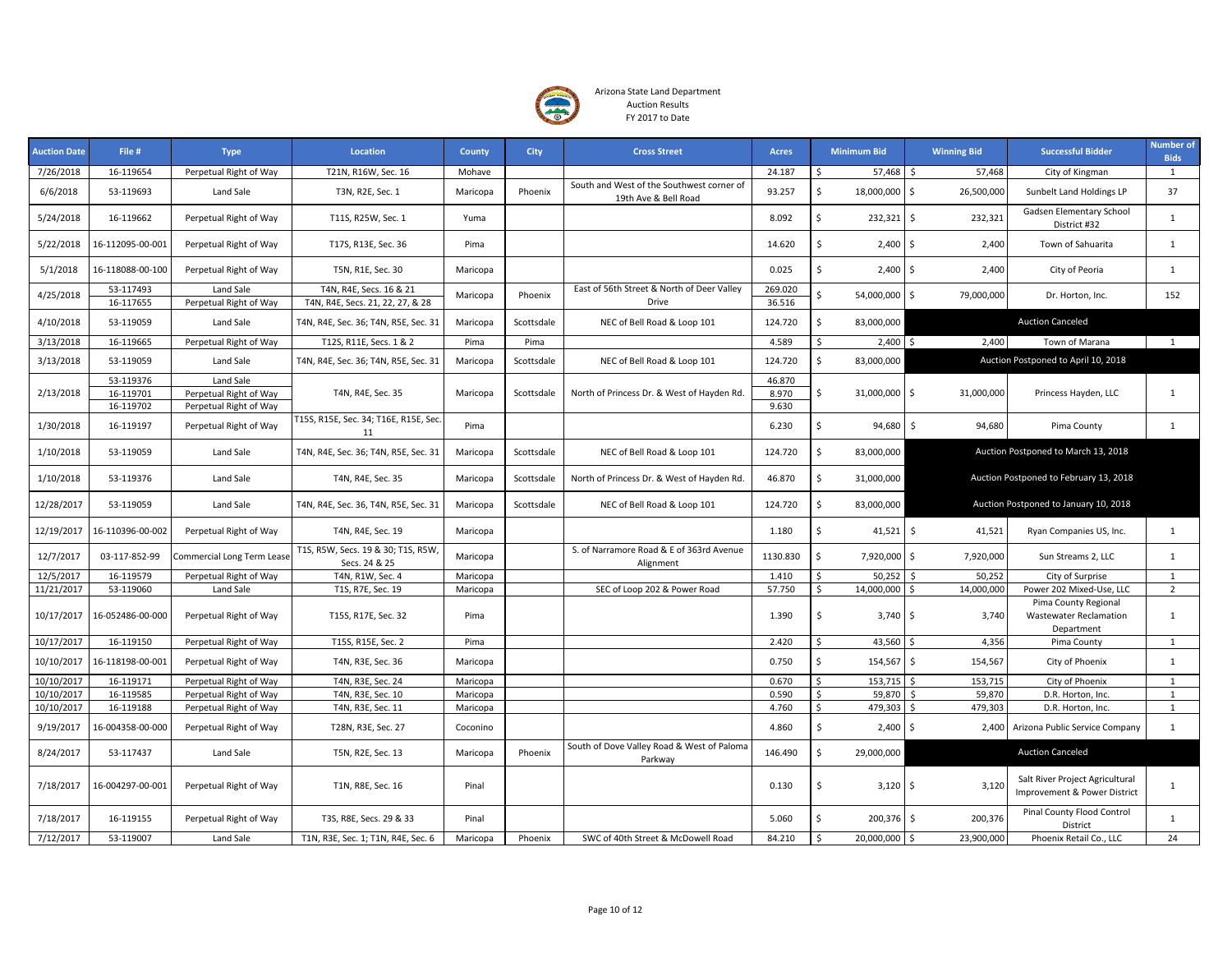

| <b>Auction Date</b> | File #                | <b>Type</b>              | Location                                                                                         | <b>County</b> | <b>City</b> | <b>Cross Street</b>                                             | <b>Acres</b> | <b>Minimum Bid</b>              | <b>Winning Bid</b>           | <b>Successful Bidder</b>                        | <b>Number of</b><br><b>Bids</b> |
|---------------------|-----------------------|--------------------------|--------------------------------------------------------------------------------------------------|---------------|-------------|-----------------------------------------------------------------|--------------|---------------------------------|------------------------------|-------------------------------------------------|---------------------------------|
| 7/11/2017           | 16-004421-00-002      | Perpetual Right of Way   | T22N, R11E, Sec. 8                                                                               | Coconino      |             |                                                                 | 8.350        | \$<br>12,024                    | \$<br>12,024                 | Arizona Public Service Company                  | 1                               |
| 7/11/2017           | 16-002643-00-000      | Perpetual Right of Way   | T20N, R15E, Sec. 4                                                                               | Coconino      |             |                                                                 | 16.640       | Ś.<br>3,744                     | \$<br>3,744                  | Arizona Public Service Company                  | $\mathbf{1}$                    |
| 7/11/2017           | 16-002920-00-000      | Perpetual Right of Way   | T15N, R16E, Secs. 14 & 28                                                                        | Navajo        |             |                                                                 | 18.240       | \$<br>$8,208$ \$                | 8,208                        | Arizona Public Service Company                  | 1                               |
| 7/11/2017           | 16-002643-00-000      | Perpetual Right of Way   | T20N, R15E, Sec. 10                                                                              | Navajo        |             |                                                                 | 6.650        | \$<br>$1,496$ \$                | 1,496                        | Arizona Public Service Company                  | $\mathbf{1}$                    |
| 7/6/2017            | 16-119149             | Perpetual Right of Way   | T14N, R1W, Sec. 16                                                                               | Yavapai       |             |                                                                 | 5.600        | \$<br>83,160                    | Ŝ.<br>83,163                 | Town of Prescott Valley                         | $\mathbf{1}$                    |
| 6/28/2017           | 16-053622-00-000      | Perpetual Right of Way   | T15S, R12E, Secs. 17 & 20                                                                        | Pima          |             |                                                                 | 7.330        | \$<br>26,748                    | \$<br>26,748                 | Pima County                                     | $\mathbf{1}$                    |
| 6/28/2017           | 16-118105             | Perpetual Right of Way   | T11S and T12S, R12E and R13E,<br>Various Sections                                                | Pima          |             |                                                                 | 55.290       | \$<br>$1,137,214$ \$            | 1,137,214                    | Town of Marana                                  | 1                               |
| 6/28/2017           | 16-118-544            | Perpetual Right of Way   | T16S, R16E, Sec. 5                                                                               | Pima          |             |                                                                 | 1.470        | 46,570<br>\$                    | 46,570<br>I\$                | City of Tucson                                  | $\mathbf{1}$                    |
| 6/27/2017           | 16-118997             | Perpetual Right of Way   | T3S, R8E, Secs. 20, 21 & 29                                                                      | Pinal         |             |                                                                 | 30.070       | \$<br>1,190,772 \$              | 1,190,772                    | Pinal County Flood Control<br>District          | 1                               |
| 6/27/2017           | 14-108519-00-<br>0002 | Perpetual Right of Way   | T1S, R6W and R7W, Secs. 2 & 4;<br>T2N, R82W, Secs. 11, 12, 13, 24, 25<br>& 36; T4N, R5W, Sec. 36 | Maricopa      |             |                                                                 | 18.890       | \$<br>3,223                     | \$<br>3,223                  | Arizona Public Service Company                  | 1                               |
| 6/20/2017           | 16-118088             | Perpetual Right of Way   | T5N, R1E, Sec. 28 & 30                                                                           | Maricopa      |             |                                                                 | 5.730        | Ś<br>241,560                    | 241,560<br>Ŝ.                | City of Peoria                                  | $\mathbf{1}$                    |
| 6/14/2017           | 53-117148             | Land Sale                | T2S, R4W, Sec. 25                                                                                | Maricopa      |             | South of Komate Road and East of SR 85                          | 389.100      | \$<br>2,686,000                 | \$<br>2,686,000              | <b>Buckeye Pollution Control</b><br>Corporation | $\mathbf{1}$                    |
| 5/25/2017           | 53-119003             | Land Sale                | T5N, R2E, Sec. 36                                                                                | Maricopa      | Phoenix     | SEC of North Valley Parkway & Copperhead<br><b>Trail Road</b>   | 14.260       | $\mathsf{\hat{S}}$<br>3,225,000 | \$<br>3,730,000              | D.R. Horton, Inc.                               | 38                              |
|                     | 04-119014             |                          |                                                                                                  |               |             |                                                                 |              | \$4,000 Annual Rent             |                              |                                                 |                                 |
| 4/3/2017            |                       | Mineral Materials        | T11N, R28E, Sec. 35                                                                              | Apache        |             |                                                                 | 48.330       | \$7,500 Min Annual<br>Royalty   | 7,500                        | Midwest Land Trust, LLC                         | $\mathbf{1}$                    |
| 3/7/2017            | 18-115543             | Perpetual Right of Way   | T18S, R15E, Secs. 17, 18, 20, & 21                                                               | Pima          |             |                                                                 | 7.620        | 5,619<br><sup>\$</sup>          | 5,619                        | Rosemont Copper Co.                             | 1                               |
| 3/7/2017            | 18-115542             | Perpetual Right of Way   | T17S, R14E, Secs. 29, 30, & 31                                                                   | Pima          |             |                                                                 | 2.810        | \$<br>3,799                     | 3,799                        | Rosemont Copper Co.                             | $\mathbf{1}$                    |
| 3/7/2017            | 14-117858             | Perpetual Right of Way   | T17S, R14E, Secs. Various                                                                        | Pima          |             |                                                                 | 21.580       | \$<br>21,876 \$                 | 21,876                       | Rosemont Copper Co.                             | 1                               |
| 3/7/2017            | 14-115294             | Perpetual Right of Way   | T17S & T18S, R14E & R15E, Secs.<br>Various                                                       | Pima          |             |                                                                 | 109.950      | Ŝ.<br>188,205                   | \$<br>188,205                | Rosemont Copper Co.                             | 1                               |
| 3/7/2017            | 14-114856             | Perpetual Right of Way   | T17S, R14E, Sec. 29                                                                              | Pima          |             |                                                                 | 4.650        | Ś.<br>15,558                    | $\mathsf{\hat{S}}$<br>15,558 | Rosemont Copper Co.                             | 1                               |
| 3/7/2017            | 14-112157             | Perpetual Right of Way   | T17S & T18S, R14E & R15E, Secs.<br>Various                                                       | Pima          |             |                                                                 | 53.820       | \$<br>40,381                    | \$<br>40,381                 | Rosemont Copper Co.                             | $\mathbf{1}$                    |
| 2/7/2017            | 16-116240             | Perpetual Right of Way   | T1S, R7E, Sec 19                                                                                 | Maricopa      |             |                                                                 | 2.290        | Ś.<br>138,859                   | Ś.<br>138,859                | City of Mesa                                    | $\mathbf{1}$                    |
| 12/6/2016           | 16-107619-00-002      | Perpetual Right of Way   | T6N, R1E, Secs. 35 & 36                                                                          | Maricopa      |             |                                                                 | 7.200        | Ś.<br>$2,400$ \$                | 2,400                        | Arizona Wholesale Growers                       | $\mathbf{1}$                    |
| 12/6/2016           | 16-94823-00-001       | Perpetual Right of Way   | T1S, R2W, Sec. 9                                                                                 | Maricopa      |             |                                                                 | 7.520        | $\mathsf{\hat{S}}$<br>2,400     | Ś<br>2,400                   | City of Goodyear                                | $\mathbf{1}$                    |
| 11/16/2016          | 53-119004             | Land Sale                | T3N, R53, Sec. 8                                                                                 | Maricopa      | Scottsdale  | South of McDowell Mountain Ranch Road &<br>West of 102nd Street | 7.550        | \$<br>2,625,000                 | \$<br>2,625,000              | Westworld 15, LLC                               | 1                               |
| 10/27/2016          | 53-118314             | Land Sale                | T8N, R29E, Sec.1                                                                                 | Apache        | Eagar       | East of Park Place & US Route 180                               | 17.700       | $\mathsf{\hat{S}}$<br>65,000    | Ś.<br>65,000                 | Town of Eagar                                   | 1                               |
| 10/19/2016          | 53-119006             | Land Sale                | T20N, R7E, Sec. 6                                                                                | Coconino      |             | Fort Tuthill, West of I-17 & South of Flagstaff                 | 220.320      | \$<br>5,300,000                 | \$<br>5,300,000              | Coconino County                                 | $\mathbf{1}$                    |
| 10/3/2016           | 04-116823             | <b>Mineral Materials</b> | T41N, R13W, Sec. 1                                                                               | Mohave        |             |                                                                 | 63.150       | \$<br>22,283                    | \$<br>22,283                 | Bryce Christensen Excavating,<br>Inc.           | $\mathbf{1}$                    |
| 9/21/2016           | 53-117884             | Land Sale                | T5N, R5E, Sec. 30                                                                                | Maricopa      | Scottsdale  | NEC of Pima Road & Dynamite Blvd                                | 294.150      | Ŝ.<br>28,200,000                | $\mathsf{s}$<br>28,200,000   | City of Scottsdale                              | 1                               |
| 9/21/2016           | 53-117978             | Land Sale                | T5N, R5E, Secs. 8, 17, 18, & 19                                                                  | Maricopa      | Scottsdale  | East of Pima Road & North of Dixileta Dr                        | 120.700      | Ś<br>2,172,600                  | \$<br>2,172,600              | City of Scottsdale                              | 1                               |
| 8/23/2016           | 16-110139-00-002      | Perpetual Right of Way   | T41N, R13W, Sec. 1                                                                               | Pima          |             |                                                                 | 26.050       | \$<br>86,382                    | \$<br>86,382                 | Pima County                                     | 1                               |
| 8/17/2016           | 53-118313             | Land Sale                | T21N, R7E, Secs. 18 & 19                                                                         | Coconino      | Flagstaff   | North of Hwy 66 & East of the Woody<br>Mountain Road Alignment  | 54.040       | \$<br>1,950,000 \$              |                              | 1,950,000 Abbott-Rhoton Investments, LLC        | $\mathbf{1}$                    |